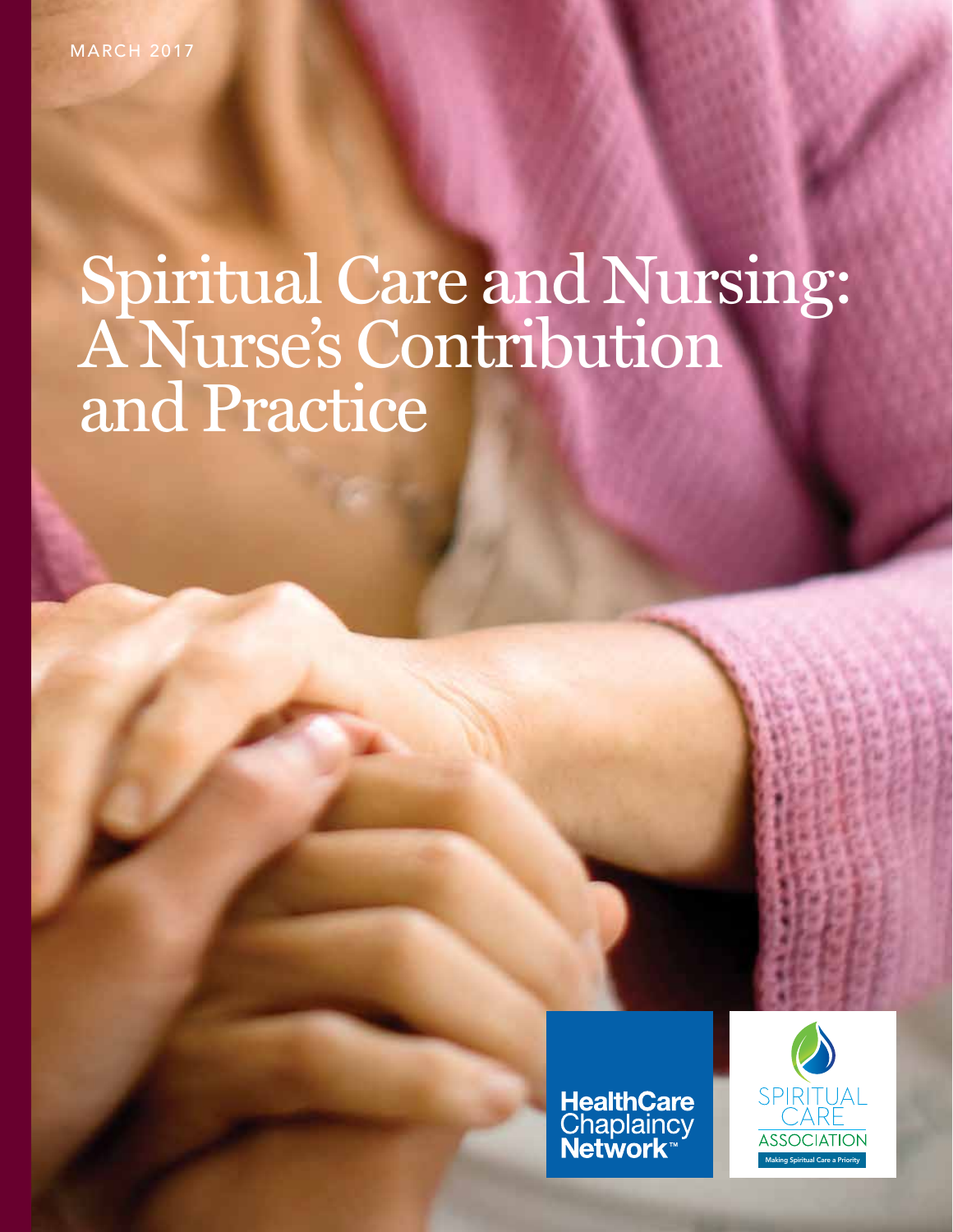## **CONTRIBUTORS**

Rev. Brian P. Hughes, BCC, MDiv, MS Chaplaincy Advocate, Researcher, and Consultant HealthCare Chaplaincy Network

Cristy DeGregory, Ph.D., RN Gerontologist Clinical Assistant Professor College of Nursing University of South Carolina

Ronit Elk, Ph.D. Co-Director, Palliative Care Initiative Research Associate Professor College of Nursing University of South Carolina

Dennis Graham Ph.D., RN, ANP-BC Adjunct Assistant Professor of Nursing Barbara H. Hagan School of Nursing Molloy College

Rev. Eric J. Hall, MDiv President and CEO HealthCare Chaplaincy Network Spiritual Care Association

Judith Ressallat, RN, MSN, MPA

The Spiritual Care Association (SCA) is the first multidisciplinary, international professional membership association for spiritual care providers that includes a comprehensive evidence-based model that defines, delivers, trains and tests for the provision of high-quality spiritual care. Membership is open to health care professionals, including chaplains, social workers, nurses and doctors; clergy and religious leaders; and organizations. SCA, with offices in New York and Los Angeles, is a nonprofit affiliate of HealthCare Chaplaincy Network.

www.healthcarechaplaincy.org www.spiritualcareassociation.org 212-644-1111

Read "SPIRITUAL CARE: What It Means, Why It Matters in Health Care" www.healthcarechaplaincy.org/spiritualcare

HealthCare Chaplaincy Network™ (HCCN), founded in 1961, is a global health care nonprofit organization that offers spiritual care-related information and resources, and professional chaplaincy services in hospitals, other health care settings, and online. Its mission is to advance the integration of spiritual care in health care through clinical practice, research and education in order to improve patient experience and satisfaction and to help people faced with illness and grief find comfort and meaning--whoever they are, whatever they believe, wherever they are.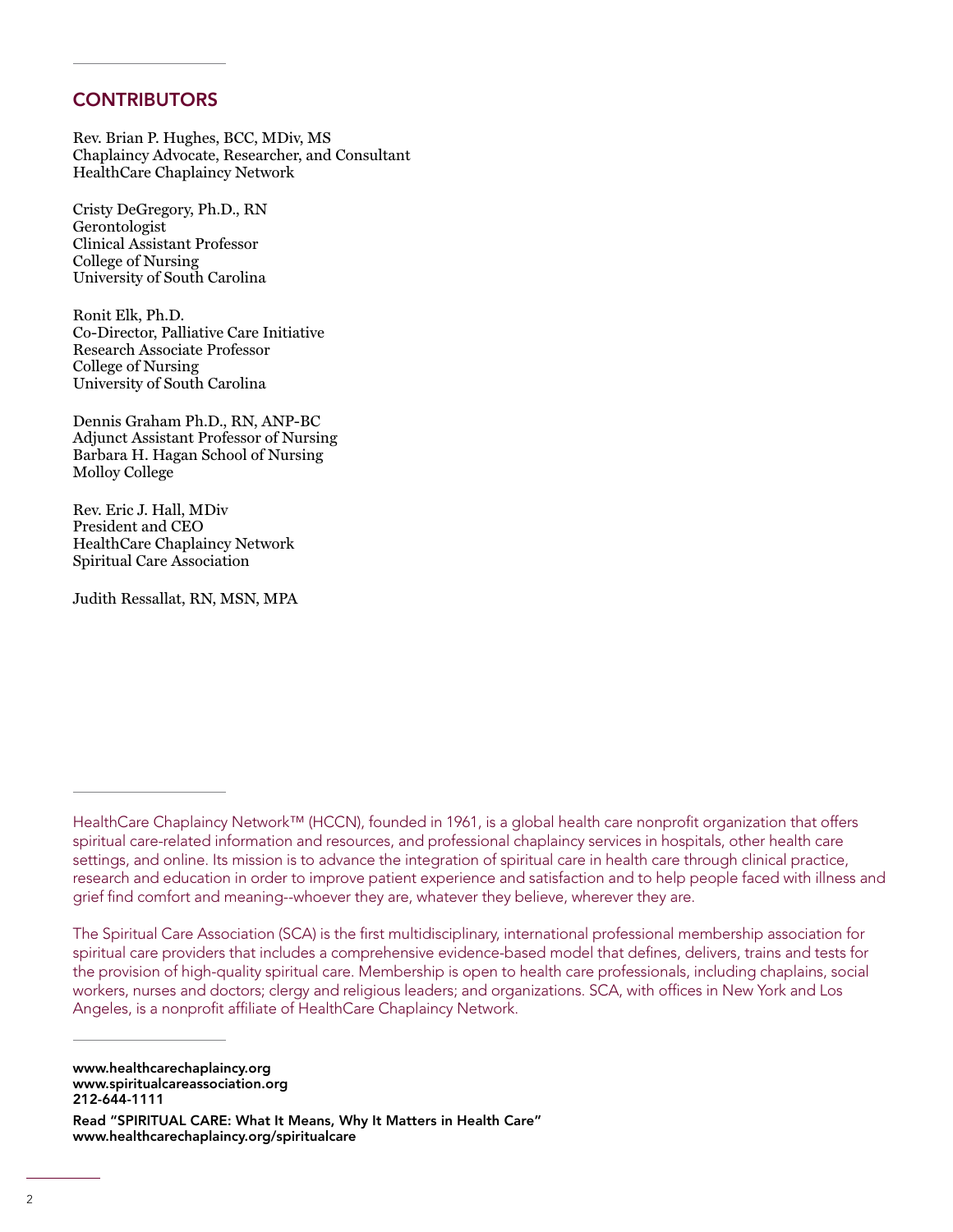INTRODUCTION<br> **Example 20** he close ties between spiritual motivations and the nursing field are demonstrated throughout the history of nursing.<sup>1</sup> During the European Middle Ages, nursing became popular as a vocation and cultural position for women and men<sup>2</sup>, thanks in large part to the actions of the Catholic Church.3 The Christian priests, nuns and sisters considered charity—working for the poor and infirm—as a mandate of their faith, and were consequently leaders in providing this care. It was both the ideal of acts of service and the association of nurses with the religious that formed the context within which modern nursing evolved.

> Florence Nightingale is considered the mother of modern nursing. Many know her history of providing care to the wounded during the Crimean War, helping dramatically reduce infection rates by introducing basic hygiene in the wards near the frontlines. She ultimately became an advocate for compassionate care for the suffering throughout Europe, where she was consulted by kings, queens, and even the president of the U.S. Though at the time not deeply religious, on February 7, 1837, at age 17, she nevertheless experienced a kind of religious calling, which she attributed to God calling her to future service.<sup>4</sup> "Her religion gave her a strong sense of moral duty to help the poor and, over time, she held a growing belief that nursing was her God-given vocation."5 She sought to find a way of service that echoed the charitable hospital work of the religious sisters she knew from her youth.<sup>6</sup> "One can argue, based on nursing's founder Florence Nightingale's statements in Notes on Nursing, that caring for the whole person—including one's spiritual needs—has been at the heart of the nursing discipline since its founding."7 The "deep comfort" she sought to provide" emerges from Presence,"<sup>8</sup> a reference both to the divine presence of God with the suffering, as well as the embodiment a nurse can and should provide in caring for those who are ill.

Dame Cicely Saunders, "the mother of hospice care," was a nurse, social worker, physician and writer for whom religious faith was a central motivation as well. Living in England in the 1960s, and informed by the experience of the deaths of several of her patients and her own father, she sought to best understand how to care for those who were dying, which she saw as part of the life cycle, and, thus, part of life. She observed in one meaningful patient encounter that, "as the body becomes weaker, so the spirit becomes stronger."9 In 1967, her own Christian faith inspired her to open, over the objections of many within the medical community, St. Christopher's—considered to be the first hospice. It helped to bridge teaching, clinical research, pain and symptom control, and compassionate care. Her creed of "living while dying" allowed for families to spend time with the dying, for pain to be controlled by medicines and discontinuation of painful treatments intended merely to prolong life, and prioritizing meaning making, spiritual and religious care, and life review.10

Nursing has long been associated with spirituality and meaning making, with alleviating suffering and healing if not curing. Many nurses understand their role to be caring for their "patients in their entirety and given their individuality . . . [and] in this meeting, in this area with those who are vulnerable and in pain, nurses can and must find space to achieve the spiritual care."11 However, nurses often feel underequipped to provide spiritual care, struggle to articulate a functional or "actionable" definition of spirituality, and are "uncertain about what constitutes spiritual care."<sup>12,13</sup> Nurses often state that they consider spirituality to be important in the care of their patients, yet receive little formal training in the provision of spiritual care, mostly experience disincentives once they begin work clinically due to time constraints, and feel unprepared to do so as a result.14,15,16,17,18,19,20,21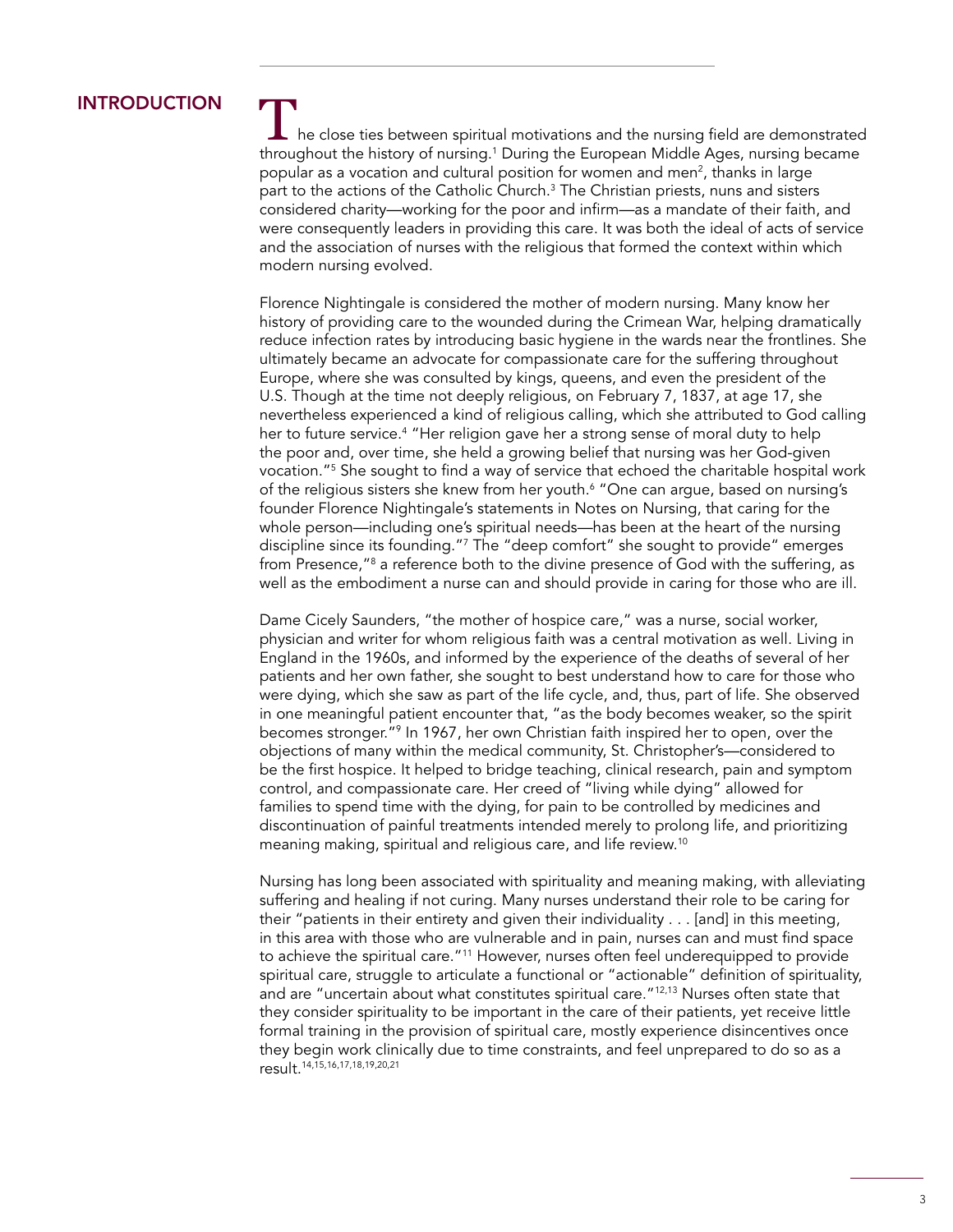Compassionate caring is central to good nursing care. Nursing can be understood as having a spiritual base to it, regardless of one's own religious affiliation or involvement, or that of the patients and families a nurse serves. Providing patient- and familyengaged care,<sup>22</sup> meaningful care means the patient is more than the diagnosis or prognosis, more than "the liver in room 315." A family photo on a patient's bedside table reminds the nurse that the "liver" comes surrounded by a living, breathing, broken, hopeful, scared, and scarred body of a person who has a mother and a father, perhaps some siblings or children or other family or friends, a vocation he or she considers important, and both struggles and victories that the person experiences and hopes to return to beyond this encounter. That patient in room 315 has fears, anxiety and hopes, and is seeking to make meaning in the midst of what is most likely an unplanned and unwelcome interruption to daily life, with all of the intense drama that goes with that the person's health care journey. And the nurse is often the one with whom this patient spends the majority of time while in the health care setting.

When it comes to nursing, what is spiritual care? What can a nurse do to address the spiritual needs of a patient or family member? How is spirituality the same or different from religion, and what does a nurse do if the spirituality or religion of the individual differs significantly from his or her own spirituality or religion? When should a nurse refer a patient or family to a professional chaplain to provide in-depth spiritual care, versus being equipped and confident to address the spiritual issues the patient or family presents? Is it ever ok to pray with a patient, or to share the nurse's own faith and religious resources? These questions are all central to the discussion of spirituality and nursing care in the health care context, and will be discussed in this white paper.

## **DEFINITIONS**

Within the nursing literature, interest in spirituality has increased exponentially in the last several decades. For example, on the literature review site PubMed, in the decade 1982-1991, there were merely seven articles addressing "spirituality & nursing," while in 2001-2011, there were 401. The same site showed only three articles for "religion & nursing" between 1982-1992, while it found 491 between 2001-2011.23 Yet even with such a proliferation of articles seeking to address spirituality and religion within the context of the nursing literature, there has not been a consensus definition reached within the field. A concept analysis looking at spirituality in nursing found that there were four main themes: "(a) spirituality as religious systems of beliefs and values (spirituality = religion); (b) spiritual as life meaning, purpose, and connection with others; (c) spirituality as nonreligious systems of beliefs and values; and (d) spirituality as metaphysical or transcendental phenomena."<sup>24</sup> Another recent concept analysis led to a nursing definition of spirituality as "a way of being in the world in which a person feels a sense of connectedness to self, others, and/or a higher power or nature; a sense of meaning in life; and transcendence beyond self, everyday living, and suffering."25 Reinert & Koenig, in looking at definitions of spirituality within the literature published between 2001-2011, found no fewer than 20 different definitions, with varying degrees of conflation of spirituality, religion, and mental health issues and language.<sup>26</sup> It is imperative to be clear about definitions as we begin our discussion about spiritual care and nursing within health care.<sup>27</sup>

"The biomedical model is not enough for understanding and caring for patients' suffering. Therefore, the perspective needs to be widened through a more open vision that includes our spiritual dimension."28 While we will be using the definition for spirituality described below for the baseline of this paper, from within the nursing field literature, the closest definition to the one we will adopt for this paper is "a complex phenomenon that is part of the inner self, a connection with the outer self that includes the natural environment in which we live, and the connecting with a higher being."<sup>29</sup> An interdisciplinary panel of experts from around the world, representing medical,

Nursing has long been associated with spirituality and meaning making, with alleviating suffering and healing if not curing.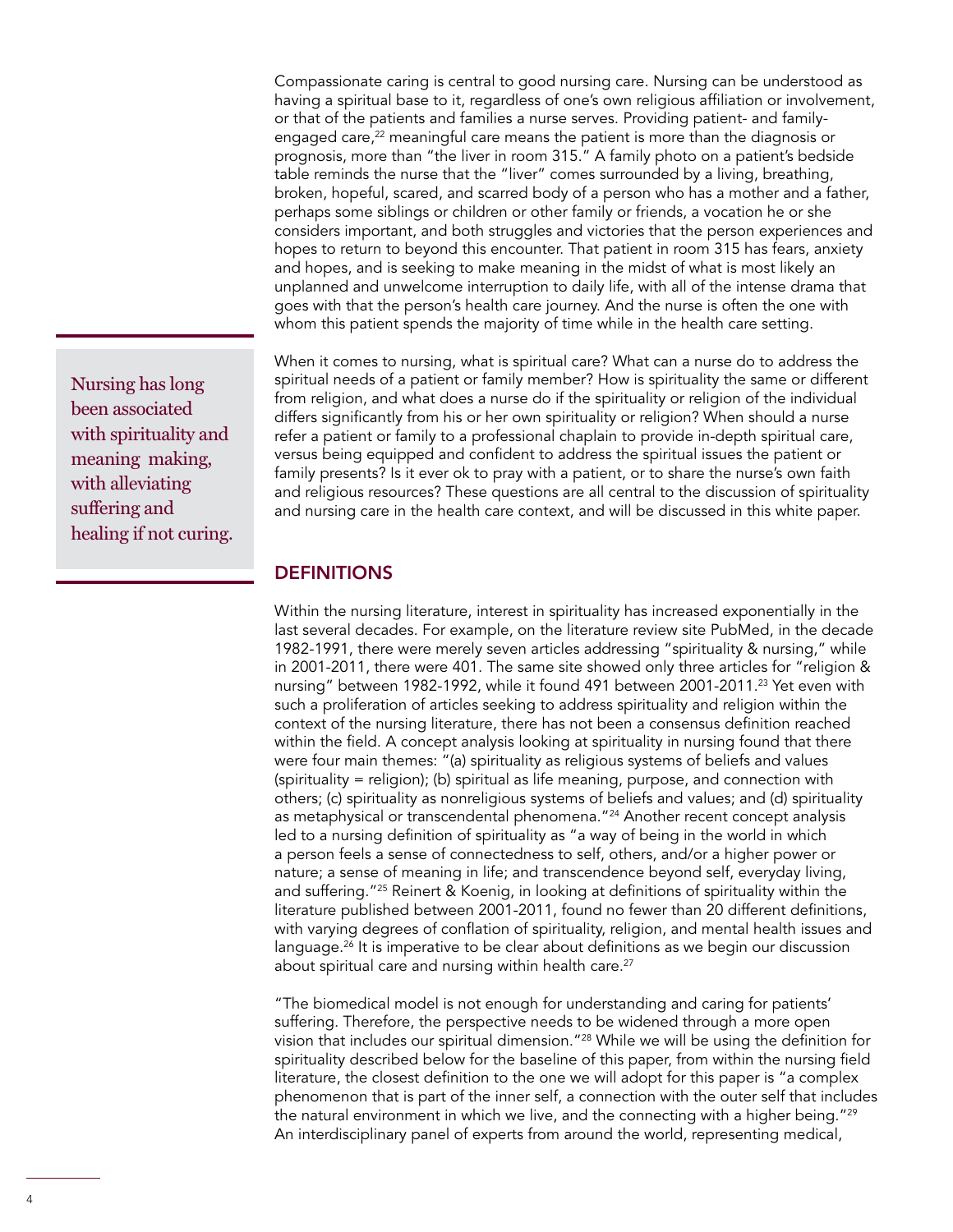psychological, and spiritual care providers, offered this consensus definition of spirituality, that we will use as baseline for the purposes of this paper: "Spirituality is a dynamic and intrinsic aspect of humanity through which persons seek ultimate meaning, purpose and transcendence, and experience relationship to self, family, others, community, society, nature, and the significant or sacred. Spirituality is expressed through beliefs, values, traditions and practices."<sup>30</sup> For many, this can be distilled down to, "What is it that helps me make meaning in my life?" or "What gives me purpose?" and "How do I experience relationships?"

This definition of spirituality is not the same as religion. Religion is defined as "a subset of spirituality, encompassing a system of beliefs and practices observed by a community, supported by rituals that acknowledge, worship, communicate with, or approach the sacred, the divine, God (in Western cultures), or ultimate truth, reality, or nirvana (in Eastern cultures).<sup>"31</sup> Religion may well be one way in which people express their spirituality, but it is not the only way. Religion, as opposed to spirituality, is more focused on systems or social institutions of people who share beliefs or values.<sup>32</sup> Research shows that clinical staff, including nurses, often conflate spirituality and religion.<sup>33</sup> Especially in the predominantly Christian West, it is important to recognize that not all people are religiously Christian, and many may well express their spirituality through a variety of different, and even disparate, religious means. "For example, people may find spiritual connections in relationships, in nature, or in a set of beliefs (such as the scientific method), and yet may not belong to a community of faith or institutional religious system."34

Specific to this paper, we will focus on spirituality as it is discussed within the field of health care, broadly defined as "the field concerned with the maintenance or restoration of health of the body or mind."<sup>35</sup> When we discuss spirituality, we are typically discussing the spirituality of the patient and the family, not the spirituality of the nurse or other health care professionals. We will discuss the nurse's own spirituality below, but this distinction is important to make now.

Health care is evolving to become explicitly patient- and family-engaged care. The National Academy of Medicine describes this as "care planned, delivered, managed, and continuously improved in active partnership with patients and their families (or care partners as defined by the patient) to ensure integration of their health and health care goals, preferences and values. It includes explicit and partnered determination of goals and care options, and it requires ongoing assessment of the care match with patient goals."<sup>36</sup> As Rev. Eric J. Hall describes it, "The patient is the source of control for their care. The care is customized, encourages patient participation and empowerment, and reflects the patient's needs, values and choices. Transparency between providers and patients, as well as between providers, is required. Families and friends are considered an essential part of the care team."<sup>37</sup> As such, one of the primary ethical principles in providing spiritual care to patients and families is the ethic of patient autonomy, from which the ideal of patient- and family-engaged care evolved. The spirituality of the patient and family should always be primary, not the spirituality or religion of the nurse (or the chaplain or any other health care provider).38 Because of the power differential between the patient and nurse, it is never acceptable for a nurse, or any health care profession, including the professional chaplain, to proselytize or seek to convert a patient or family to his or her own religious or spiritual beliefs. Instead, the nurse should always seek to help empower the patient and family to discover their own spiritual and religious resources, and how those resources can help them in this time of crisis. This is true even when the faith of the patient is different from the faith of the nurse.<sup>39</sup> This demonstrates hospitality (note the root word – hospital) and respect for all spiritual and religious traditions. If the nurse encounters a situation where the levels of difference between the nurse and patient in religion, spirituality or culture are extreme to the point that the nurse does not feel equipped to address the spiritual needs of the patient, then the nurse should refer this patient to a spiritual care specialist, such as a board certified chaplain.

"Spirituality is a dynamic and intrinsic aspect of humanity through which persons seek ultimate meaning, purpose and transcendence, and experience relationship to self, family, others, community, society, nature, and the significant or sacred. Spirituality is expressed through beliefs, values, traditions and practices."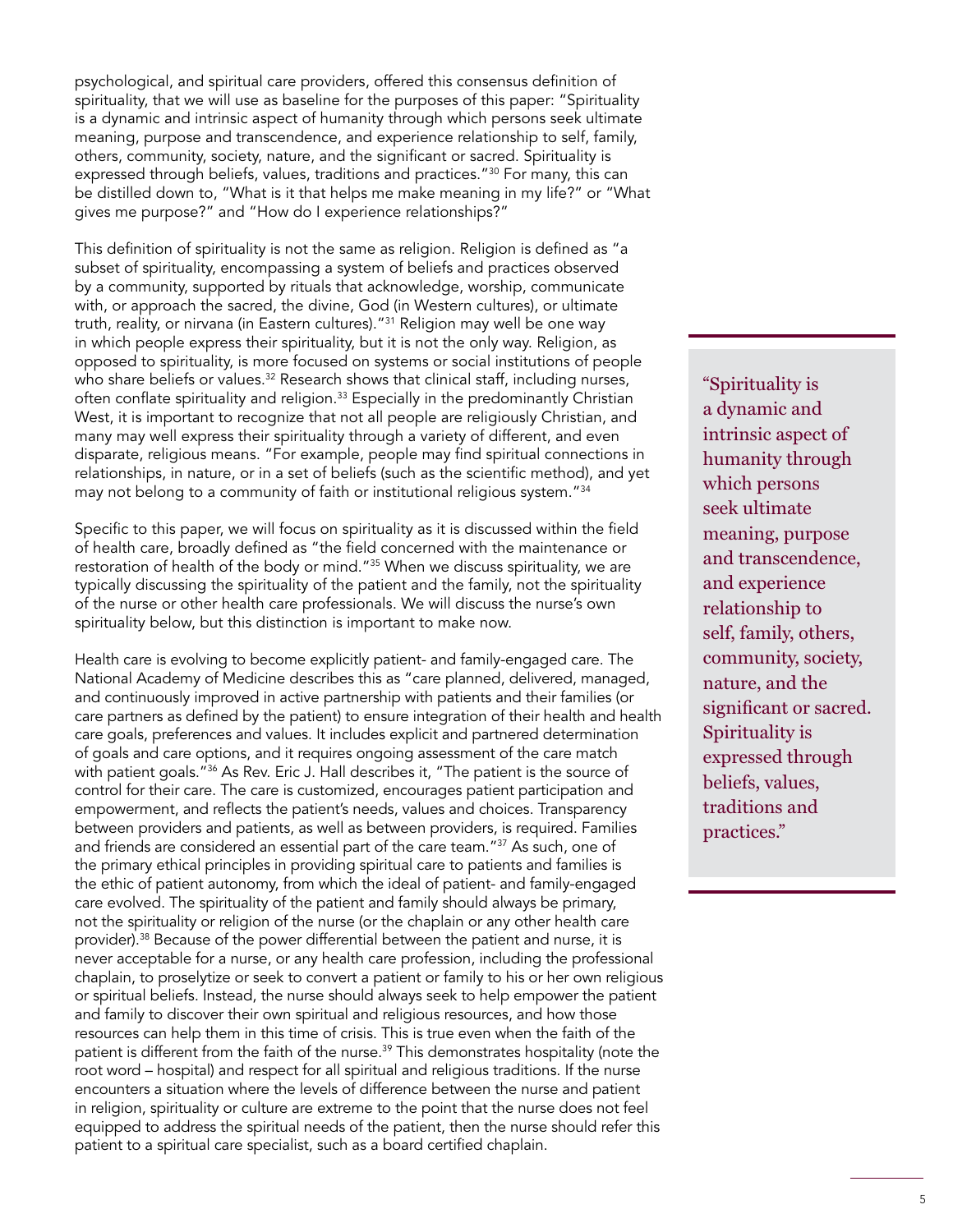## SPIRITUAL WELL-BEING

As the numbers of studies comparing decades of research demonstrate, the topic of spirituality has increasingly become a focus throughout health care. In the 2016 meeting of the American Medical Association's House of Delegates, referencing recent research demonstrating the positive impact the provision of spiritual care provides for both cost of care and patient satisfaction, physician leaders adopted a new policy "recognizing the importance of individual patient spirituality and its effect on health. Delegates also encouraged giving patients access to spiritual care services."40 Patients and families prioritize spirituality within health care settings.<sup>41</sup> Studies have shown that 87 percent of patients call spirituality important in their lives,<sup>42</sup> whereas between 51 and 77 percent consider religion to be a high priority.43,44 In one multi-institutional study, researchers found that "the majority of patients (77.9 percent), physicians (71.6 percent), and nurses (85.1 percent) believed that routine spiritual care would have a positive impact on patients."45 "Since 1998, emotional and spiritual needs have ranked second on the National Inpatient Priority Index, a composite ranking of hospital performance and patient importance compiled from surveys of approximately 1.4 million patients."46,47

An international team of interprofessional thought leaders on spiritual care developed the following statements, identifying what health care professionals should know about spiritual care within health care:

- 1. "Spiritual care should be integral to any compassionate and patient [and family] centered health care system model of care.
- 2. Spiritual care models should be based on honoring the dignity of all people and on providing compassionate care.
- 3. Spiritual distress or religious struggle should be treated with the same intent and urgency as treatment for pain or any other medical or social problem.
- 4. Spirituality should be considered a patient vital sign. Just as pain is screened routinely, so should spiritual issues be a part of routine care. Institutional policies for spiritual history and screening must be integrated into intake policies and ongoing assessment of care.
- 5. Spiritual care models should be interdisciplinary and clinical settings should have a Clinical Pastoral Education-trained board certified chaplain as part of the interprofessional team."48

Studies also reveal there is a strong positive relationship between spirituality and overall health and well-being.49 The research relating to spirituality is best discussed on a continuum, from spiritual well-being (also called spiritual resilience) on the healthy end of the spectrum, through spiritual concerns, risk for spiritual distress, and spiritual distress/struggle to spiritual despair at the unhealthy end.50,51 The Spiritual Well-Being Scale (FACIT-Sp) is one of the most utilized instruments in assessing this within the research, but does not translate well to the clinical setting.52 We will discuss screening and assessing for spiritual distress more in depth below. NANDA International (NANDA-I), the international nursing diagnosis association, defines spiritual distress as "a state of suffering related to the impaired ability to experience meaning in life through connections with self, others, the world, or a superior being."53 NANDA-I then continues by defining a patient who is at risk for spiritual distress as being "vulnerable to an impaired ability to experience and integrate meaning and purpose in life through connectedness within self, literature, nature, and/or a power greater than oneself, which may compromise health."<sup>54</sup> When a patient or family member is experiencing spiritual distress, that person's capacity for meaning making and coping in a healthy way with the intensity of the health care journey is compromised. That person's overall well-being and health can then be threatened.<sup>55</sup>

The prevalence of spiritual distress depends on the patient population being assessed: 28 percent of cancer inpatients,<sup>56</sup> 40.8 percent of cancer patients undergoing chemotherapy,<sup>57</sup> and even 65 percent of older inpatients<sup>58</sup> have been assessed as

Studies also reveal there is a strong positive relationship between spirituality and overall health and well-being.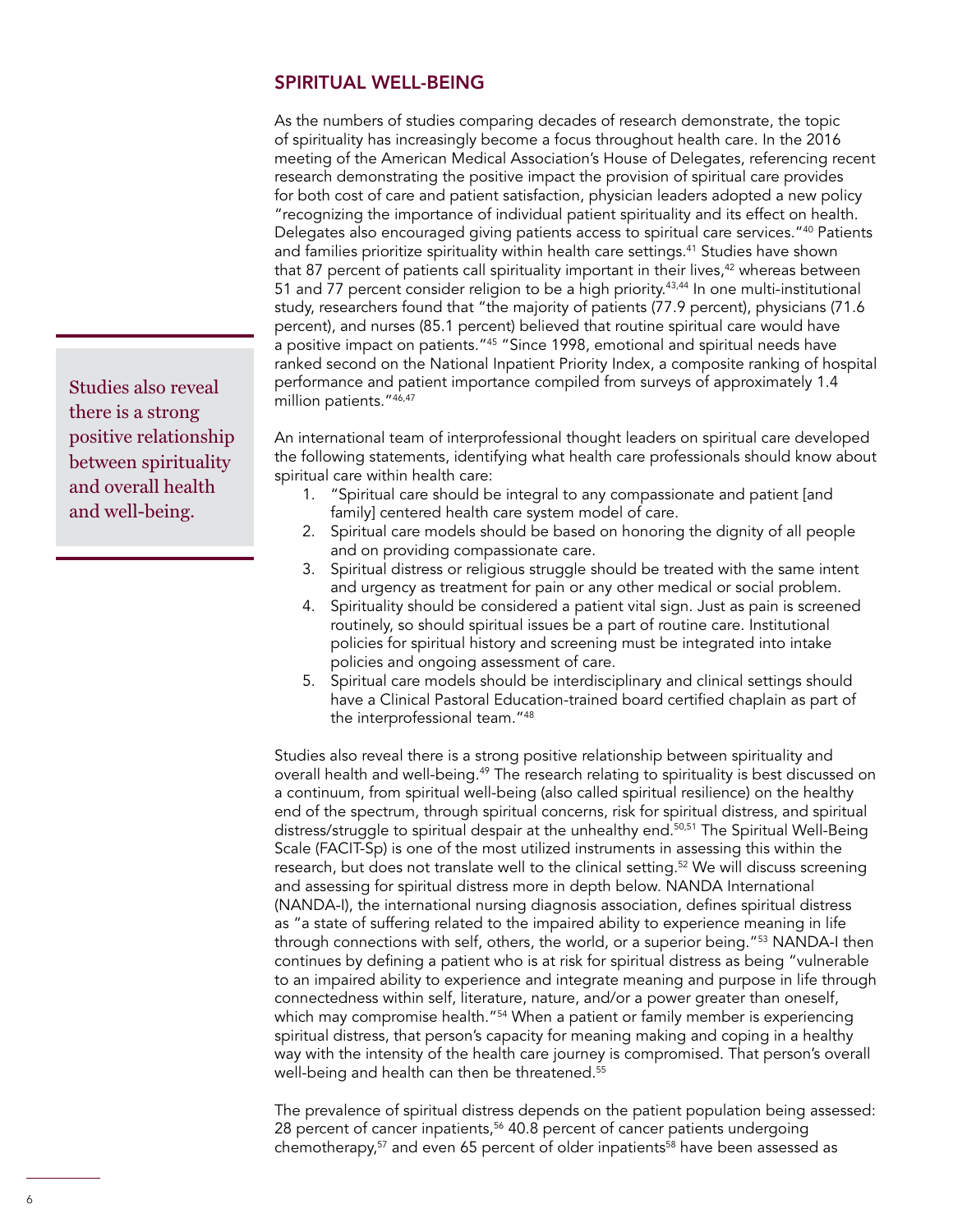experiencing spiritual distress. This means that many patients will be wrestling with meaning making or finding a purpose, most especially in relationship to their new or ongoing health care struggles. This may mean patients or families are having to redefine their understandings, assumptions and beliefs about themselves, mortality, God, the Divine or religion. In studies across a range of clinical settings, patients have reported they have struggles and needs of a spiritual nature.<sup>59,60,61,62</sup> Despite these many consistent findings, in one major study 72 percent of patients reported that they received little to no spiritual support from anyone on the clinical team.<sup>63</sup>

The clinical impact of spiritual distress also merits attention. Studies show that spiritual distress often has a negative impact on a patient's health. People who score higher for spiritual distress are more likely to experience pain, more likely to be depressed,<sup>64</sup> be at a higher risk of suicide,<sup>65</sup> have more clinically-impactful anxiety,<sup>66</sup> and have higher resting heart rates.<sup>67</sup> One research team summarized that "research indicates that spiritual struggles . . . are associated with greater psychological distress and diminished levels of well-being."<sup>68</sup>

At the other end of the spirituality continuum is spiritual well-being, defined as "an assertion of life in relationship with God, the self, others, the community, and the environment that nurtures and celebrates wholeness. People who appreciate spiritual well-being tend to feel alive, purposeful and satisfied."<sup>69</sup> "The World Health Organization (WHO) announced that a person's health needs should include spiritual well-being in addition to physical, mental and social domains."<sup>70</sup> Specific to nursing, NANDA-I defines readiness for enhanced spiritual well-being as: "A pattern of experiencing and integrating meaning and purpose in life through connectedness with self, others, art, music, literature, nature, and/ or a power greater than oneself, which can be strengthened."<sup>71</sup> We will discuss potential ways nurses can assess, diagnose, plan, implement and evaluate patients all along the spirituality continuum.

The provision, or lack thereof, of spiritual support to patients can have a strong impact on their overall health and well-being.<sup>72</sup> "For a large proportion of either medically ill or mental health patients, spirituality/religion may provide coping resources, enhance pain management, improve surgical outcomes, protect against depression, and reduce risk of substance abuse and suicide."73 For example, a robust Dana-Farber Cancer Institute study demonstrates that patients who did not receive spiritual support spent less than a week on hospice, and were more likely to die while continuing to receive aggressive medical care in the critical care unit (ICU) when compared with patients who did receive spiritual support.<sup>74</sup> Another study from Memorial Sloan Kettering Cancer Center, this one of 3,585 hospitals, reveals that the provision of chaplaincy services is correlated with both lower death rates and higher hospice enrollment.<sup>75</sup> Several recent studies have also shown the potential positive impact of spiritual care on pain severity.<sup>76,77</sup> Patients and families can utilize spirituality as a positive and constructive coping strategy, with religious rituals, meditation, prayer and mindfulness among the various spiritual resources that can potentially be of use in helping patients cope with the intensity of their pain and suffering.

Providing proactive spiritual care to patients has been proven to have a positive impact on not just clinical outcomes and cost, but also patient satisfaction.<sup>78</sup> One recent study of more than 9,000 patients and families at Mount Sinai Hospital concludes that patients are more likely to recommend the hospital (according to both Press Ganey scores, one of the most well-known and respected patient satisfaction survey companies; and the Centers for Medicare and Medicaid's survey, called Hospital Consumer Assessment of Healthcare Providers and Systems, or HCAHPS).79 Press Ganey's research, from more than 2 million patients in its worldwide database, demonstrates that the single most unmet need as it relates to overall patient satisfaction with the care a patient receives in a hospital is that the "staff addressed my emotional and spiritual needs."80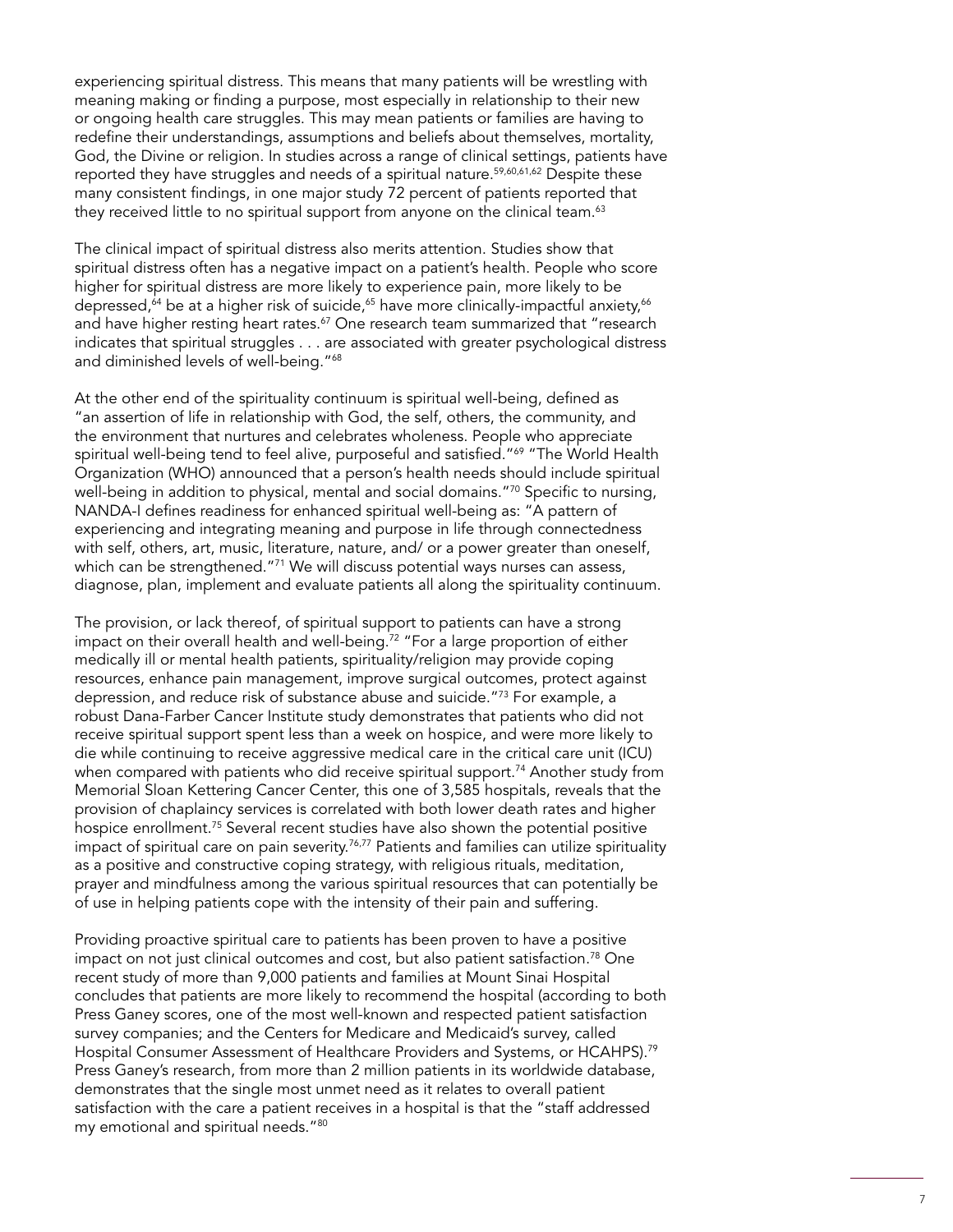Finally, a recent study conducted by the University of Chicago-Pritzer School of Medicine finds that when spiritual issues of both patients and families are addressed, this positively impacts not only patient satisfaction, but it also serves to raise the trust patients and families express in the medical team providing them with care.<sup>81</sup> This trust can then, in turn, positively impact compliance, communication and collaboration between the clinical team and the patient and family – most concretely in plan of care and end-of-life family-physician conferences. Another study demonstrates that not only does patient satisfaction suffer when spiritual needs go unmet, but so does the patient's and family's satisfaction with the quality of the overall care received.<sup>82</sup>

## SPIRITUAL CARE GENERALISTS AND SPECIALISTS

Though every health care professional, including nurses, can and should provide some basic levels of spiritual care, most are not well trained in the provision of spiritual care, and even fewer are comfortable attempting to do so.<sup>83,84</sup> In acute care health care today, spirituality is often glossed over as tangential to clinical care unless the patient is nearing the end of life; then, evidence has led clinicians in palliative care and hospice to prioritize spirituality, making it one of the foundational aspects of palliative and hospice care. One of the goals of this paper is to encourage nurses and other health care professionals to better integrate spiritual care into the entire spectrum of acute care, farther upstream from palliative care and end-of- life involvement. Most patients and families do not anticipate in-depth, specialized spiritual care from their nurses, but they do have a strong expectation for some basic spiritual care, including interventions such as active and empathic listening, proactively communicating, and expressing compassion.<sup>85</sup> A high percentage of patients have expressed a desire for their health care providers, including their nurses, to ask about and potentially discuss or address spiritual and religious concerns and issues.<sup>86,87,88</sup>

One of the most important discussions concerning spiritual care within nursing practice and health care in general is not just how to provide spiritual care, but who should provide it. Within medicine, there are both generalists and specialists. Rev. George Handzo states, "Every physician is taught something about cardiology, certainly including how to assess and at least preliminarily diagnose cardiac issues. The general internist will also be able to treat some number of these issues, especially in their less severe forms, without referring to a cardiologist. However, at some point for some patients, a referral will be necessary."<sup>89</sup> This same paradigm should also exist for spiritual care. Handzo and Harold Koenig, M.D., argue that health care needs both spiritual care generalists – physicians, nurses, social workers, etc. – as well as spiritual care specialists – board certified chaplains (BCCs).<sup>90</sup> Just as with the medical model, the spiritual care generalist—the nurse for the sake of this paper—is responsible for screening for spiritual concerns, as well as potentially taking a spiritual history, providing some basic spiritual care as needed, and then making appropriate referrals to the spiritual care specialist when more in-depth spiritual care is deemed necessary.<sup>91</sup>

It is important to be able to identify and differentiate the roles of the spiritual care generalist, often the health care provider working with a patient and family, and the role of the spiritual care specialist, the professional chaplain. For example, the professional chaplain may well note that a patient is in physical pain, and share this information with the bedside nurse or physician following a visit. But the chaplain does not seek to medically or pharmacologically address the pain, as this is beyond the scope of his or her spiritual care practice. So, too, a nurse can and should note that a patient is in spiritual distress, and refer that patient to the board certified chaplain for ongoing spiritual assessment and support, but should not be the primary person seeking to address spiritual distress.

Most patients and families do not anticipate in-depth, specialized spiritual care from their nurses, but they do have a strong expectation for some basic spiritual care, including interventions such as active and empathic listening, proactively communicating, and expressing compassion.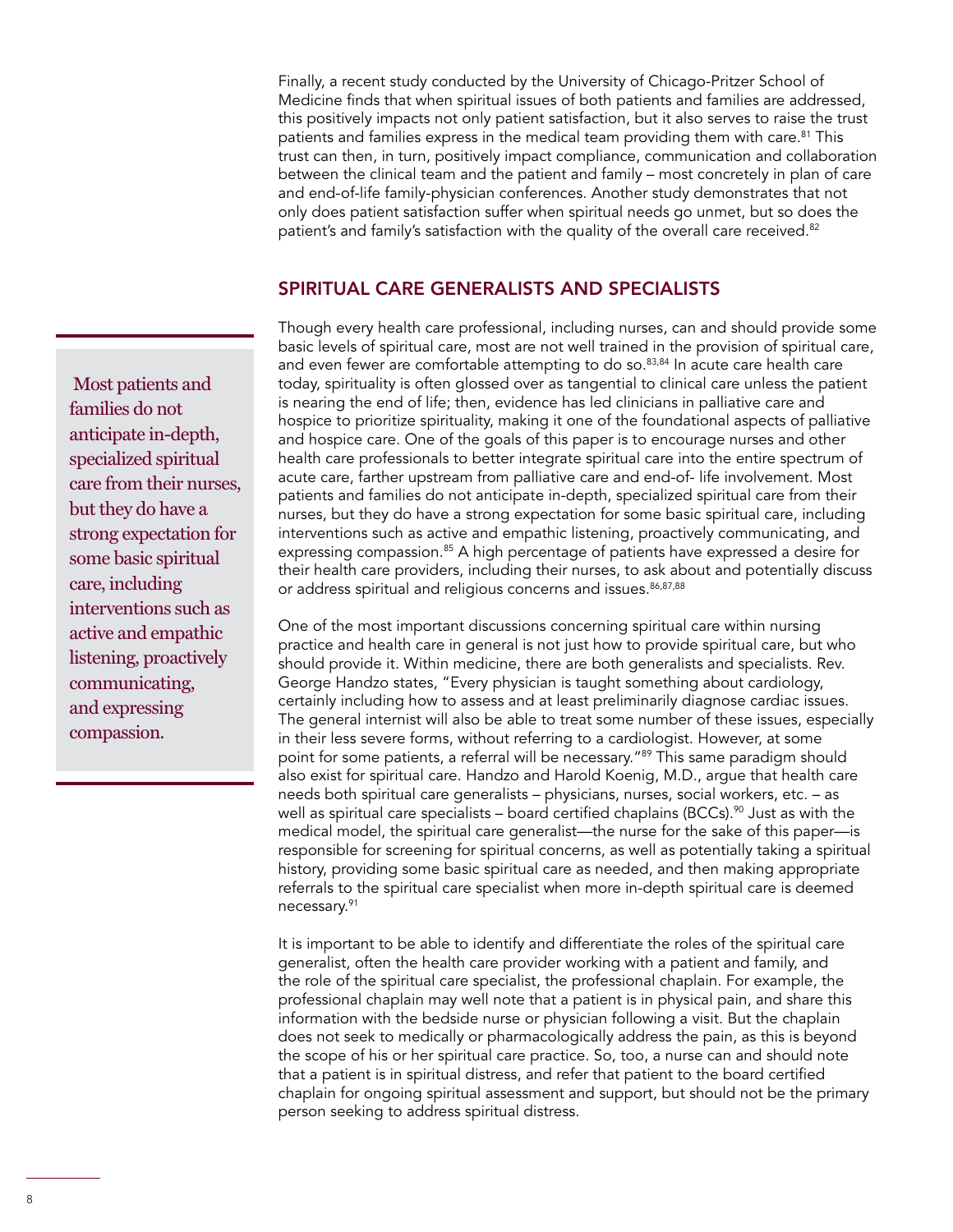## SPIRITUAL CARE SCREENS, HISTORIES AND ASSESSMENTS

It can be helpful to view a model that helps visualize the interprofessional team as it relates to the spiritual needs of the patient and family. This diagram illustrates the flow in the health care setting of spiritual care for a patient and family, beginning with the spiritual screen upon admission, followed by the spiritual history, and then assessment as needed, all of which lead to a treatment plan and constructive outcomes. This is the teamapproach to the assess, diagnosis, plan, implement, evaluate process commonly used in nursing. It is important to note the potential overlap in the role of the nurse, physician, and social worker, and the admissions personnel as it pertains to spiritual care.



*(above image from 92)*

There are three distinct tools for health care providers to contribute to providing well-integrated spiritual care: the spiritual screen, the spiritual history, and the spiritual assessment. A different member of the clinical team will likely provide each, depending on the system within which one works. Though many organizations have various iterations of the three spiritual care tools and who uses each in the clinical setting, best practice is for an institution to have each tool distinct yet integrated. The nurse (and in other instances, the social worker or admissions personnel) performs the spiritual screen as a part of the nursing assessment done upon arrival to the unit within the electronic medical record, which gives the capability of triggering reports and referrals to the professional chaplain. Then the physician (and in some situations, the nurse or social worker) completes a spiritual history within the initial history and physical exam upon admission. And, when needed or referred, the board certified chaplain then provides an in-depth, expert spiritual assessment to address spiritual distress and other spiritual or religious needs of the patient and family—needs that have come to light through the spiritual screen and/or spiritual history. Many nurses will work within an institution that does not have each of these spiritual tools and processes, let alone the ownership of each, clearly differentiated and integrated. In this case, education, communication, and proactive discussion of the different tools and how they function within the system are essential. For example, when one organization recently recognized that the religious affiliation information about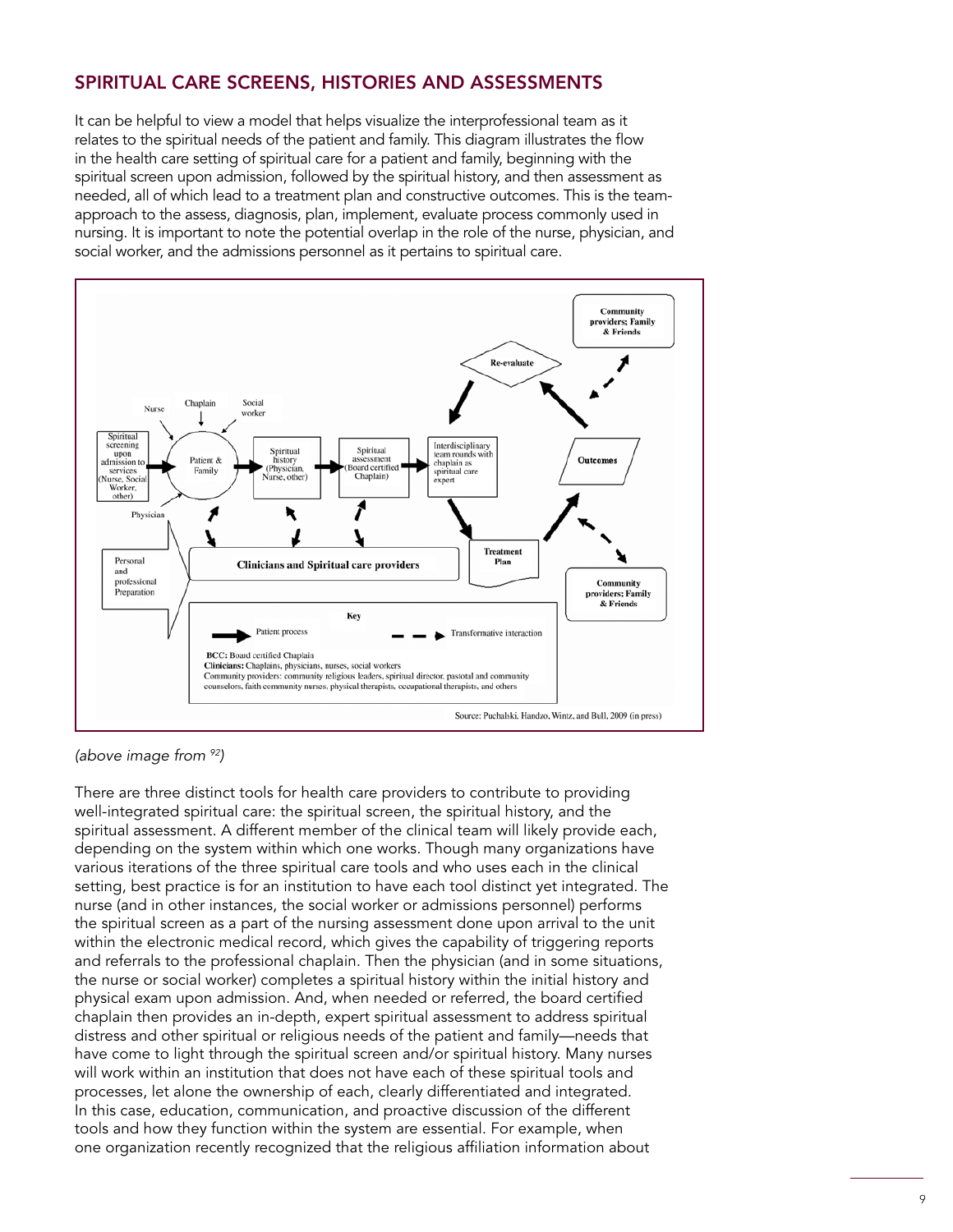patients was consistently inaccurate, upon doing a root cause analysis, it found that the omissions and errors for the majority of the patients were a result of a small percentage of the admissions personnel not following proper protocols and procedures. With some education and accountability, this process shifted from a liability to a strength for the institution.

Specifically, many institutions ask a question that is often assumed to be a spiritual care screen, but in reality create potential problems: the question at admission, "Would you like to see a chaplain?" The difficulty with this question is two-fold. The first is a result of the assumptions people bring when they hear the job title "chaplain." Many people assume a chaplain is there to help with death or specific religious rituals often associated with end of life and/or a specific religious tradition. Chaplains can and do provide much more in-depth and sophisticated care than only those functions, and this question creates the possibility that a patient's false assumptions about a chaplain's role may well create a missed opportunity for addressing a patient's spiritual distress. The second problem is that it creates a gatekeeping question, potentially preventing the chaplain from visiting the patient if that person had initially declined. As a patient's prognosis may change during hospitalization, or his or her spiritual needs and/or understanding of the chaplain's role may evolve (again, think of the analogy of physical pain, which everyone understands will not remain constant throughout a patient's admission), the person may well answer such a question differently on day two of admission than at the time of admission. If the patient has already declined such a visit at the time of admission, it creates unnecessary obstacles to spiritual care for the remainder of the hospitalization.

The spiritual screen is a tool that helps triage those patients or families with spiritual distress in order to refer to the chaplain. This is accomplished through "a few questions to elicit basic preferences and any obvious distress that warrants follow up, with minimal expertise and time required."<sup>93</sup> In the acute care setting, often the bedside nurse (or, in some institutions, the admissions personnel or social worker) completes the spiritual screen within the initial assessment upon arrival to a unit, as a triage level screen. This helps identify and diagnose the patients who may be experiencing spiritual distress to best develop a plan to address it clinically, including when and how to refer to the spiritual care specialist—the professional chaplain. The Rush Protocol is one of the mostutilized spiritual care screens, and the screening process look like this:

## Spiritual Struggle Screening Protocol<sup>94</sup>

- 1. Is religion or spirituality important to you as you cope with your illness? *If yes: If no:*
- 2. How much strength/comfort do 2. Has there ever been a time when religion
	- b) Somewhat less than I need
	- For 'a' or 'b' go to question 3
	- c) Much less than I need
	- d) None at all
		- for either 'c' or 'd', thank patient and order spiritual assessment
- 3. Would you like a visit from the chaplain? *If yes:* thank patient & order chaplain visit *If no:* thank patient for their time

you get from your religion/spirituality and/or spirituality were important to you? right now? *If yes:* thank patient & order spiritual assessment a) All that I need *If no:* go to question 3 below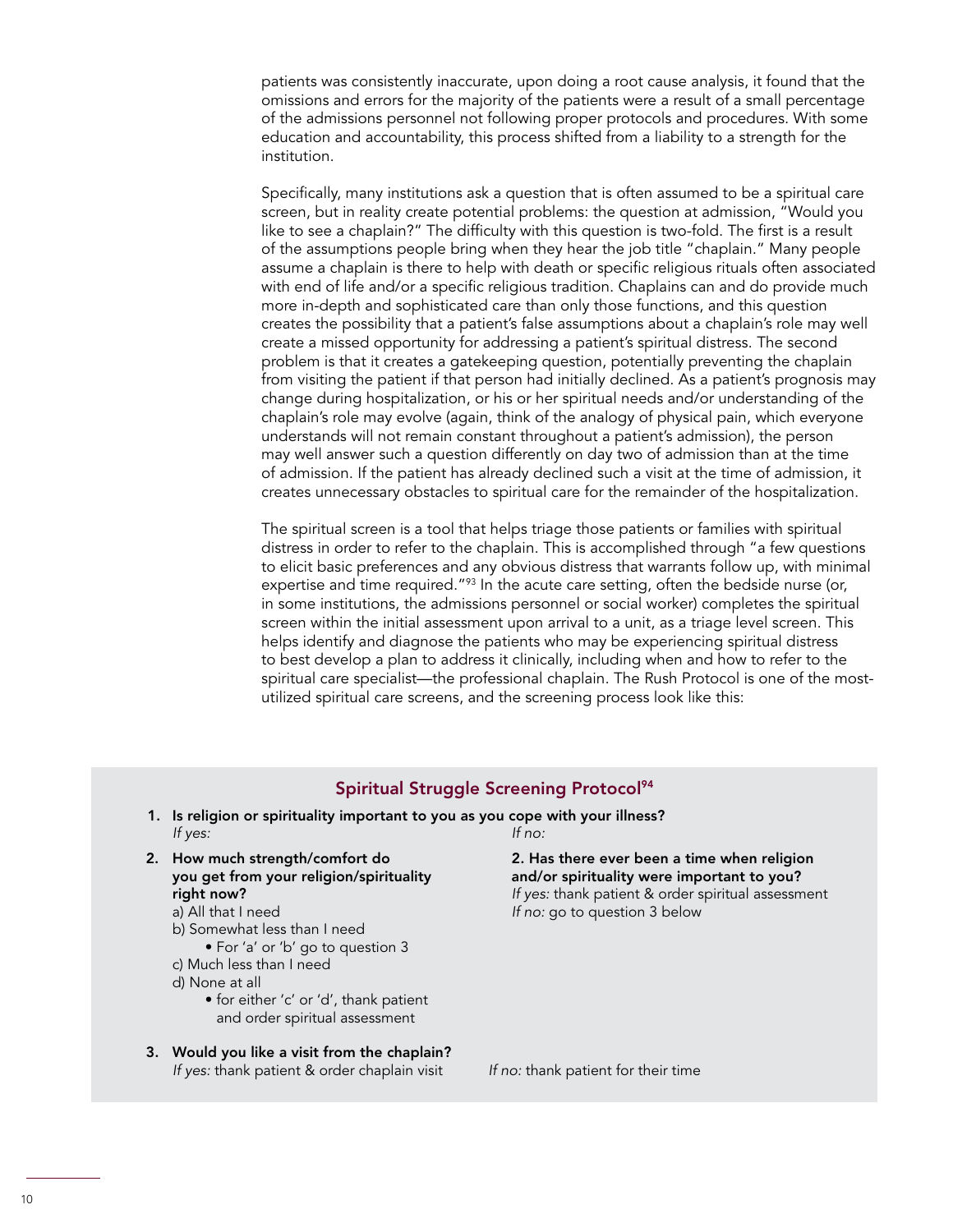A spiritual history is somewhat similar, but would not be performed by admissions personnel. A nurse, advanced practice nurse, or physician should administer a spiritual history. As opposed to a spiritual screen, which looks at discovering and triaging spiritual distress for potential referral as needed to a spiritual care specialist, a spiritual history instead looks more in-depth at the spiritual and religious background of the patient, and seeks to ascertain what kind of support is potentially most helpful. The spiritual history may include not just what faith tradition the patient claims, but how involved the patient is within that tradition, and seeks to help the patient articulate how his or her faith may impact medical care while hospitalized. While there are several well-validated spiritual history instruments, including the HOPE<sup>95</sup> and SPIRIT<sup>96</sup> tools, Christina Puchalski, M.D., at the George Washington Institute for Spirituality and Health (GWISH), developed one called FICA, which has become one of the most utilized:<sup>97</sup>

#### F – Faith and belief

"Do you consider yourself spiritual or religious" or "Do you have spiritual beliefs that help you cope with stress?" If the patient responds with "No," the history-taker might ask, "What gives your life meaning?" Sometimes patients respond with answers such as family, career or nature.

#### I – Importance

"What importance does your faith or belief have in your life? Have your beliefs influenced how you take care of yourself in this illness? What role do your beliefs play in regaining your health?"

#### C – Community

"Are you a part of a spiritual or religious community? Is this of support to you and how? Is there a group of people you really love or who are important to you?" Communities such as churches, temples and mosques, or a group of like-minded friends can serve as strong support systems for some patients.

#### A – Address in care

"How would you like me, and the entire medical care team, to address these issues in your health care?"

An interdisciplinary and international committee of experts, chaired by Puchalski, makes the following recommendations for the spiritual screening and spiritual history process:

- "1. All patients should receive a simple and time-efficient spiritual screening at the point of entry into the health care system and appropriate referrals as needed.
- 2. Health care providers should adopt and implement structured assessment tools to facilitate documentation of needs and evaluation of outcomes of treatment.
- 3. All staff members should be vigilant, sensitive and trained to recognize spiritual distress.
- 4. All health care professionals should be trained in doing a spiritual screening or history as part of their routine history and evaluation; unlicensed staff members should report all witnessed pain or spiritual distress.
- 5. Formal spiritual assessments should be made by a board certified chaplain who should document their assessment and communicate with the referring provider about their assessment and the plans of care.
- 6. Spiritual screenings, histories and assessments should be communicated and documented in patient records (e.g., charts, computerized databases, and shared during interprofessional rounds). Documentation should be placed in a centralized location for use by all clinicians. If a computerized patient database is available, spiritual histories and assessments should be included.
- 7. Follow-up spiritual histories or assessments should be conducted for all patients whose medical, psychosocial or spiritual condition changes and as part of routine follow-up in a medical history.
- 8. The chaplain should respond within 24 hours to a referral for spiritual assessment."<sup>98</sup>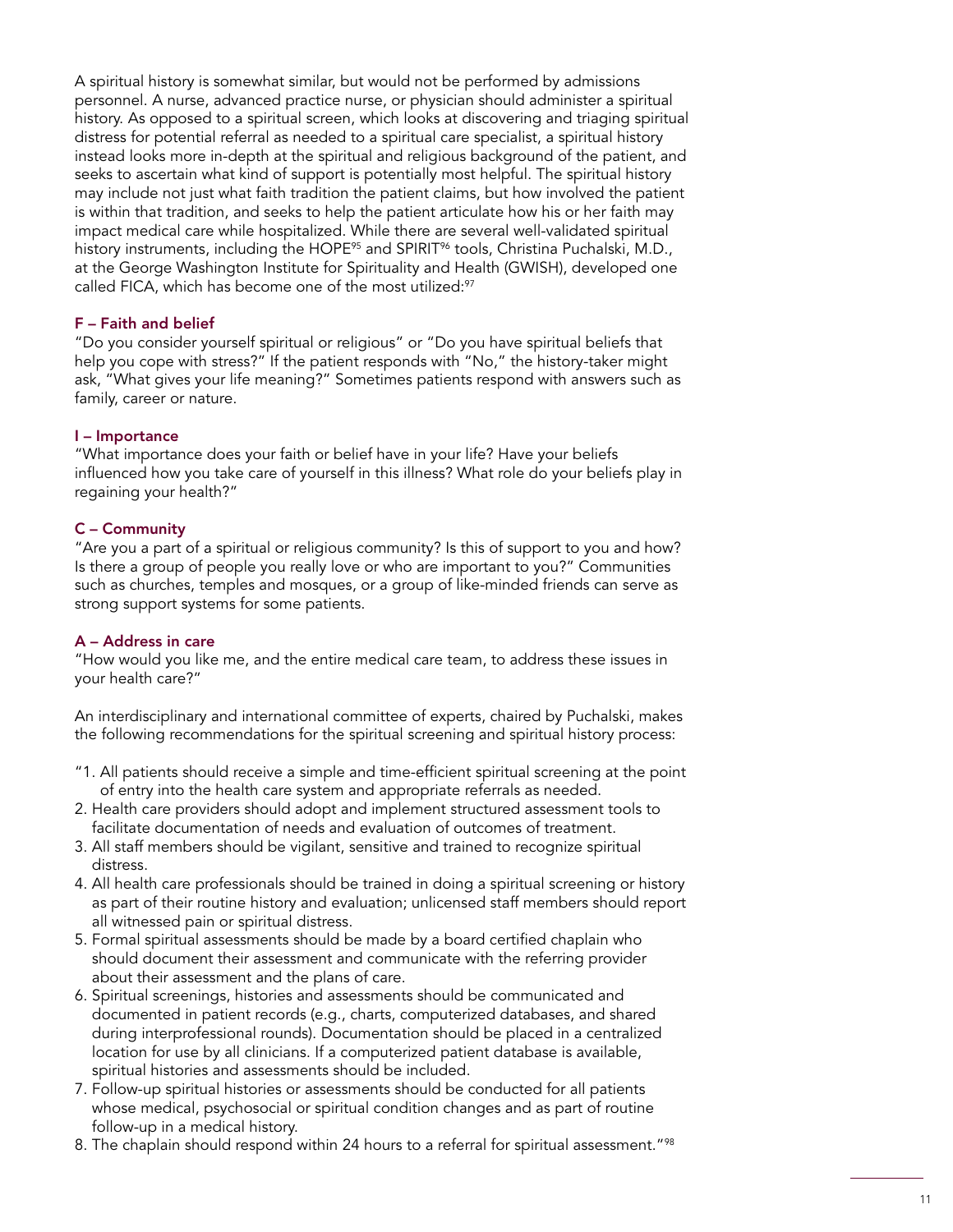Finally, the spiritual assessment should be completed only by the spiritual care specialist. A spiritual assessment is defined as "a detailed process of listening to, interpreting and evaluating spiritual needs and resources (significant expertise and often more time required). This should be completed by a board certified chaplain."<sup>99</sup> A professional chaplain's spiritual assessment should always be communicated clearly in the patient's chart. This may take different forms depending on the Electronic Medical Record (EMR) platform, but will likely have both checkboxes and free text entries. It may take the form of a SOAP note (Subjective, Objective, Assessment, Plan) or some other similar format (there are roughly 25+ spiritual assessment formats that have been published and reviewed, with varying levels of validity, specificity and clarity).<sup>100</sup> It can often be the case that the spiritual assessment ends up in an "ancillary notes" section of an EMR, which is then rarely read or reviewed by clinical staff following the chaplain's visit. Not all chaplains duplicate their written communication with direct oral communication with the nurse following a visit. Consequently, it would be helpful for the nurse to know where in the chart the spiritual assessment is electronically "filed," and to be consistently checking what the chaplain has written in that assessment, as it may well have a direct impact on the care of the patient. This is especially true in the critical care units, palliative care service, and nearing end of life.

As a brief aside, the professional chaplain is not synonymous with a community faith leader or clergy. Though most board certified chaplains are indeed ordained as clergy or faith leaders within their own religious community, they have also received much more training specific to the health care setting. A board certified chaplain must have completed an advanced degree, most commonly a three-year Master of Divinity or an equivalent. This is the same as most religious clergy. However, in addition to that, the board certified chaplain must also complete a medical residency-like clinical training, often Clinical Pastoral Education (CPE). With CPE, chaplaincy residents or interns learn about the clinical setting, medical ethics, cultural competence and humility, spiritual assessment, etc. Then they must become board certified through one of the major certifying bodies. The entire process, from beginning of the graduate degree to becoming a board certified chaplain, usually takes five or more years. This also means that most chaplains have the same basic level of training, and, like the local faith community leaders and clergy, most are ordained within their religious tradition. Professional chaplains then have additional training and certification to work in the "specialized" setting as a board certified chaplain. Board certified chaplains should be fully integrated on the interprofessional team, alongside the physicians, nurses, social workers, and other clinicians.

There are many nurses who may well work in an environment where there is not an employed professional chaplain available as a part of the interprofessional team. Research by Flannelly, Handzo, and Weaver shows that nearly two out of three hospitals employ chaplains.<sup>101</sup> This means that there are a significant portion of nurses who work for institutions that do not employ a spiritual care specialist—the board certified chaplain. For nurses in this circumstance, there are several approaches to ensuring that the patients in their care are receiving the best spiritual care and support possible.

One of the best long-term strategies would be for those working clinically to advocate for the hiring of competent, board certified chaplains to join the interprofessional team. This entire paper demonstrates the potential impact that proactive attention to spiritual care can have on patients, families, and the staff who serve them. Subsequently, when clinicians at an institution are seeking to encourage their administrations to hire spiritual care specialists in the form of board certified chaplains, they are working toward that goal of well-integrated whole-person patient- and family-engaged care.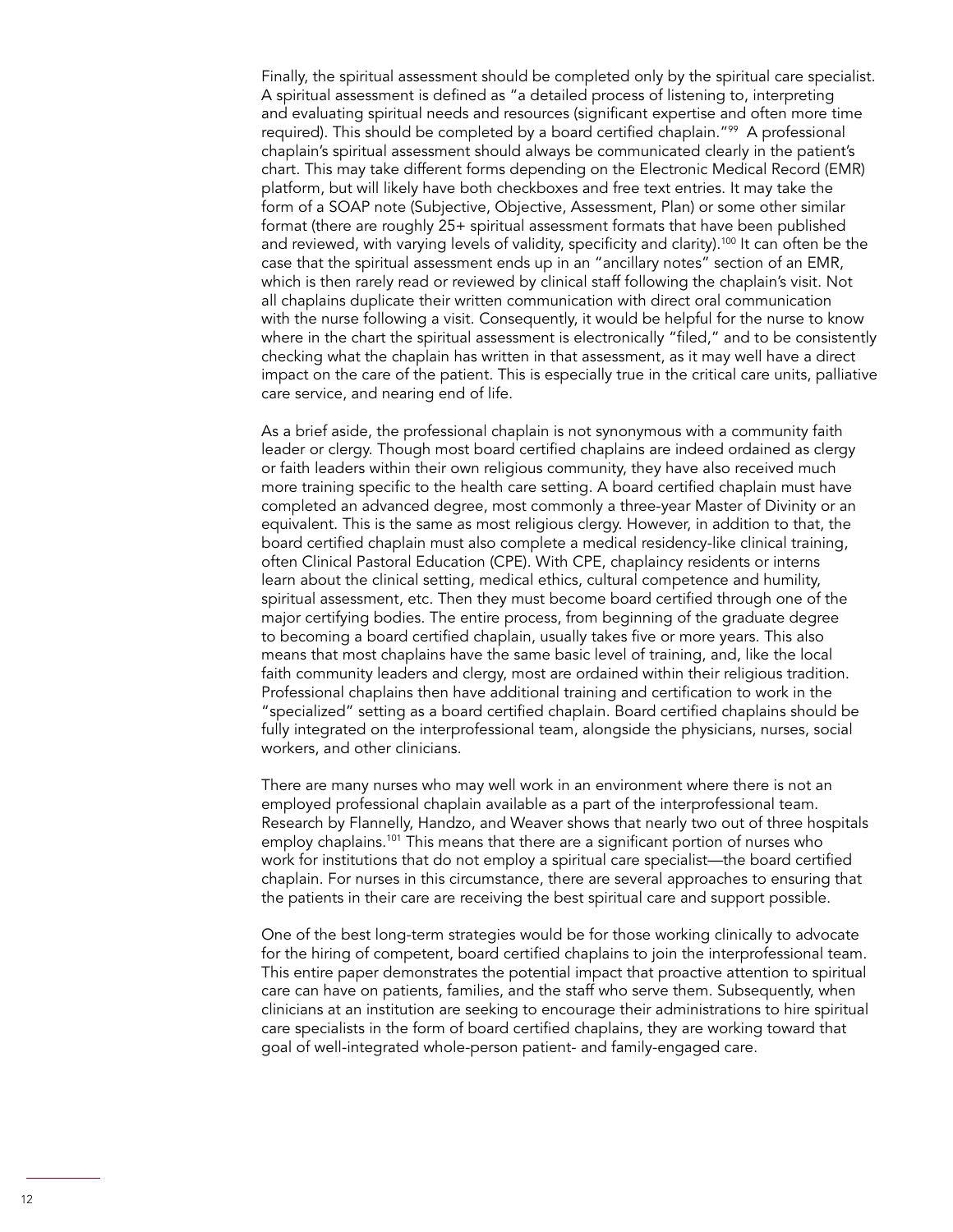Absent a chaplain integrated with the interprofessional team, nurses still have much to contribute to the spiritual care of the patients and families in their care. Nurses can and should focus on spiritual needs and spiritual care of their patients. Much like the fact that not every institution employs an entire fully-staffed and integrated palliative care team, so, too, an institution may not employ adequate chaplaincy staffing for addressing spiritual needs. Nurses in institutions without palliative care teams still provide the best end of life and pain management possible, through patient- and family-engaged care, continuing education in that field for the clinicians on staff, and staying abreast of the evidence for best practices concerning pain and end of life. The same, then, should be true for clinicians working in environments not staffed with chaplains. As this paper discusses in detail, nurses have many tools at their disposal to provide proactive spiritual care for patients. This may involve explicitly communicating compassion, active listening, and journeying with the patient through their health care experiences. The nurse should be sensitive to the spiritual impact of a hospitalization on the life of the patient and family, as well as the spiritual resources they bring to bear on their medical situations. It may also involve coordinating with local community faith leaders, with the patient's permission to avoid potential HIPAA violations, to provide some more in-depth spiritual support as needed.

## WHAT CAN A NURSE DO TO PROVIDE SPIRITUAL CARE?

"There is confusion over the notion of spirituality and the nurse's role related to spiritual care."<sup>102</sup> Most nurses have had minimal training and education around providing spiritual care to their patients,<sup>103</sup> and often have even less comfort attempting to do so. It is not exclusively the duty of the nurse to assess and meet every spiritual need of every patient. As Florence Nightingale states in her Notes on Nursing: What It Is, and What It Is Not, "Let whoever is in charge keep this simple question in her head (not, how can I always do this right thing myself, but) how can I provide for this right thing to be always done?"104 Consequently, the nurse should always assess for spiritual need, provide basic spiritual support as needed, and refer when necessary. Nurses function with a process: to assess, then diagnosis, develop a plan, implement the plan, and then evaluate that plan's effectiveness. This section seeks to articulate what that process explicitly and concretely looks like for nurses who provide spiritual care as the spiritual care generalists. Research shows that most of what patients and families need from nurses, as it relates to spirituality and religion, is far more modest and achievable than many nurses assume. These same tools would be applicable for the nurse who works at institutions that do not provide a spiritual care specialist—the professional chaplain.

Patients yearn for an interpersonal, trusting relationship with their nurse, and this relationship is a prerequisite to revealing spiritual needs.<sup>105</sup> "Spiritual expressions such as love, hope and compassion constitute the most basic and universal approach to spiritual care and can be integrated into all aspects of nursing care."106 Nurses in one study reported providing spiritual support to roughly half of their patients, with the specific interventions provided most frequently being empathy, listening, and psychological support.<sup>107</sup> Author Brené Brown writes, "Empathy has no script. There is no right way or wrong way to do it. It's simply listening. Holding space. Withholding judgment. Emotionally connecting, and communicating that incredibly healing message of 'you're not alone.'"108 Nurses have communicated that their own motivations for providing spiritual care are more personal than organizational, meaning they want to connect and help their patients on a human level, more so than follow a checklist or institutional protocol.<sup>109</sup> Researcher Shane Sinclair explored the concept of compassion within health care specifically, and arrived at the definition of compassion as "a virtuous response that seeks to address the suffering and needs of a person through relational understanding and action."110 Each of

"Let whoever is in charge keep this simple question in her head (not, how can I always do this right thing myself, but) how can I provide for this right thing to be always done?"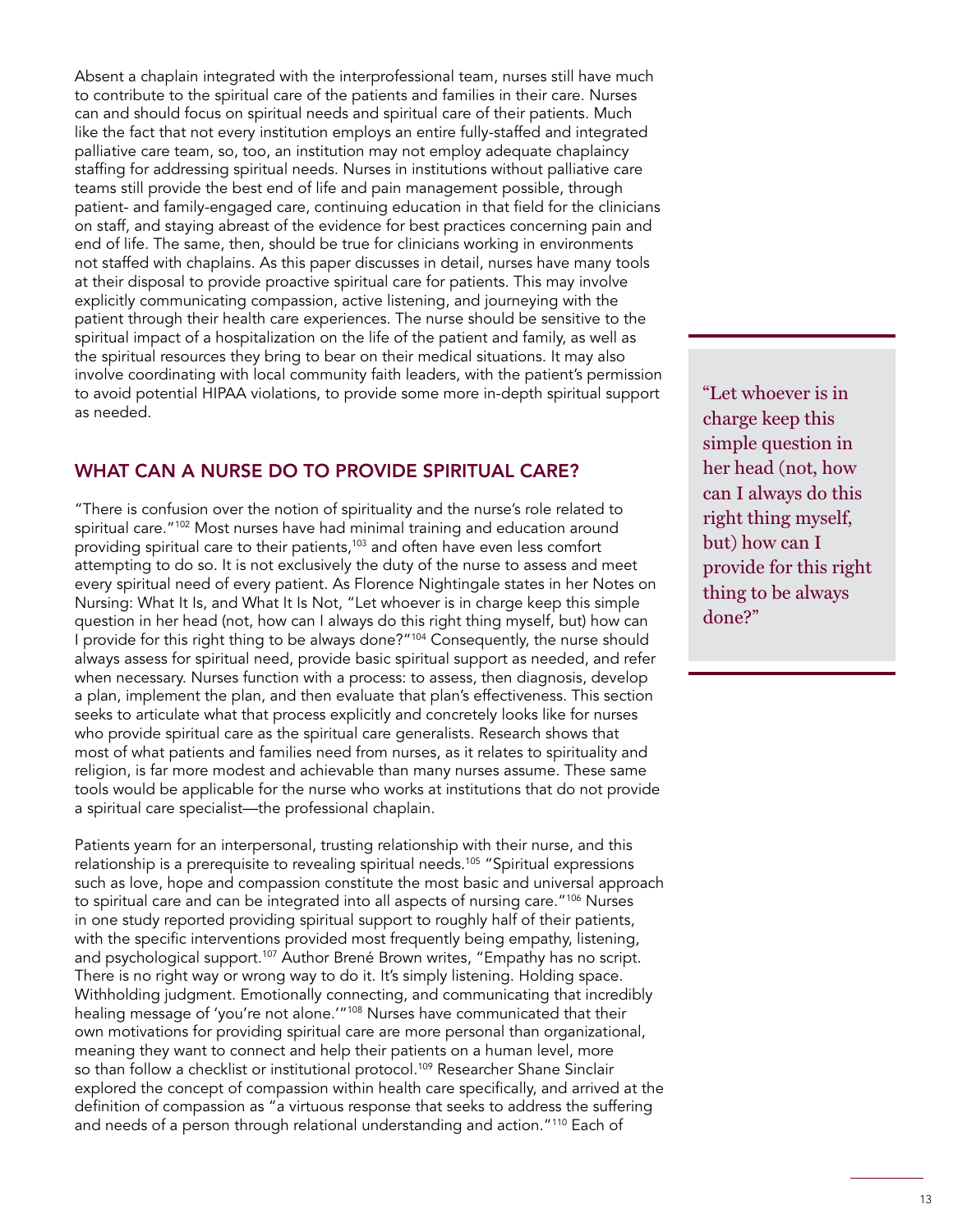these demonstrate the need for nurses to be able to connect at a human, interpersonal level with patients and families. "Compassionate care becomes the moral way of treating a person because the person is more than just an individual. Compassionate care becomes the means through which we address the needs of the whole person (physical, mental and spiritual) in the context of the larger community."111 Nurses frequently see in their patients that, "Love goes very far beyond the physical person of the beloved. It finds its deepest meaning in his spiritual being, his inner self."112

Based on Sinclair's research, if you could hear the patients articulate what spiritual support they would want from you, their nurse, you would hear common sense encouragements, such as "Be kind. Be authentic. Be open. Be patient. Be accepting of the differences between you as the nurse and us, the patients and family. Seek to listen empathically. Demonstrate compassion always. Strive for empathy. Ask us about ourselves, our lives, our relationships, our faith, our religion—and not just to check it off some clinical checklist. Ask what gives us hope. Inquire about what it is we value. Know that we are trying, but we're not our best selves right now. For you, this is your every day at work, but for us, this is an unwelcome and frightening interruption into our everyday routine. We are scared. We don't know what to expect. We fear the worst. Try to understand us."

Often, nurses do not inquire into such personal and spiritual needs, fearing that, if they do, the patient may answer honestly, and have pressing needs that should be addressed, and for which nurses do not feel they have the time or bandwidth to tackle.<sup>113,114</sup> Consequently, a nurse may intentionally avoid anything that resembles such an inquiry, in a kind of clinical "don't ask, don't tell" scenario. If the nurse doesn't screen for spiritual needs, then the patient cannot overload the nurse, and the nurse can be clear to focus on what is perceived to be most important—the clinical biomedical daily needs of the patient. The nurse often does not have the time or emotional bandwidth to sit down, empathically and patiently hold the patient's hand, listening to all of his or her existential and spiritual struggles, and respond appropriately to an often messy and unpredictable exploration of the patient's fears, struggles and suffering. It may come as a relief to know that no one expects this of the nurse, not even the patient. Again, using the analogy of pain, if the nurse assesses the patient's pain, and it goes beyond what the nurse can do to address it in the moment—even if the primary obstacle is time—then the nurse can and should refer that patient to a pain specialist. The same is true about spiritual pain and spiritual needs. It is incumbent on the nurse to assess for spiritual distress. If the needs are such that offering empathic listening, kindness, and basic interpersonal support are insufficient, then this patient is the perfect patient to refer to the spiritual care specialist, the professional chaplain.

Specifically regarding the topic of praying with patients, there are some clinicians who love to do this and proactively seek out such opportunities, and others who shy away from it out of concern that it would be inappropriate or somehow too intimate. Studies have shown that nurses can often be comfortable praying with patients, with potential discomfort coming from a "cautious hesitancy," and a question about "to whose God are we praying?"115,116 A good rule of thumb for this somewhat controversial discussion comes down to who initiates the request for the prayer. If a patient asks the nurse to pray for him or her, the best response might be, "Of course. What specifically would you like for me to be praying for?" This might be followed by something like, "Would you like for me to be praying for you throughout the day, or would you like to say a prayer together now?" That invites clarification, communicates respect for the patient, and allows the patient to determine what, when and who is involved in the prayer, which many consider to be an intimate shared action. It can also be helpful to ask the patient to pray first, and then to echo many of the sentiments and content of the patient's prayer if one prays with the patient. It is important to note that one should not pray "in the name of Jesus" for patients who are not Christian, and to be sensitive to and open to the priorities and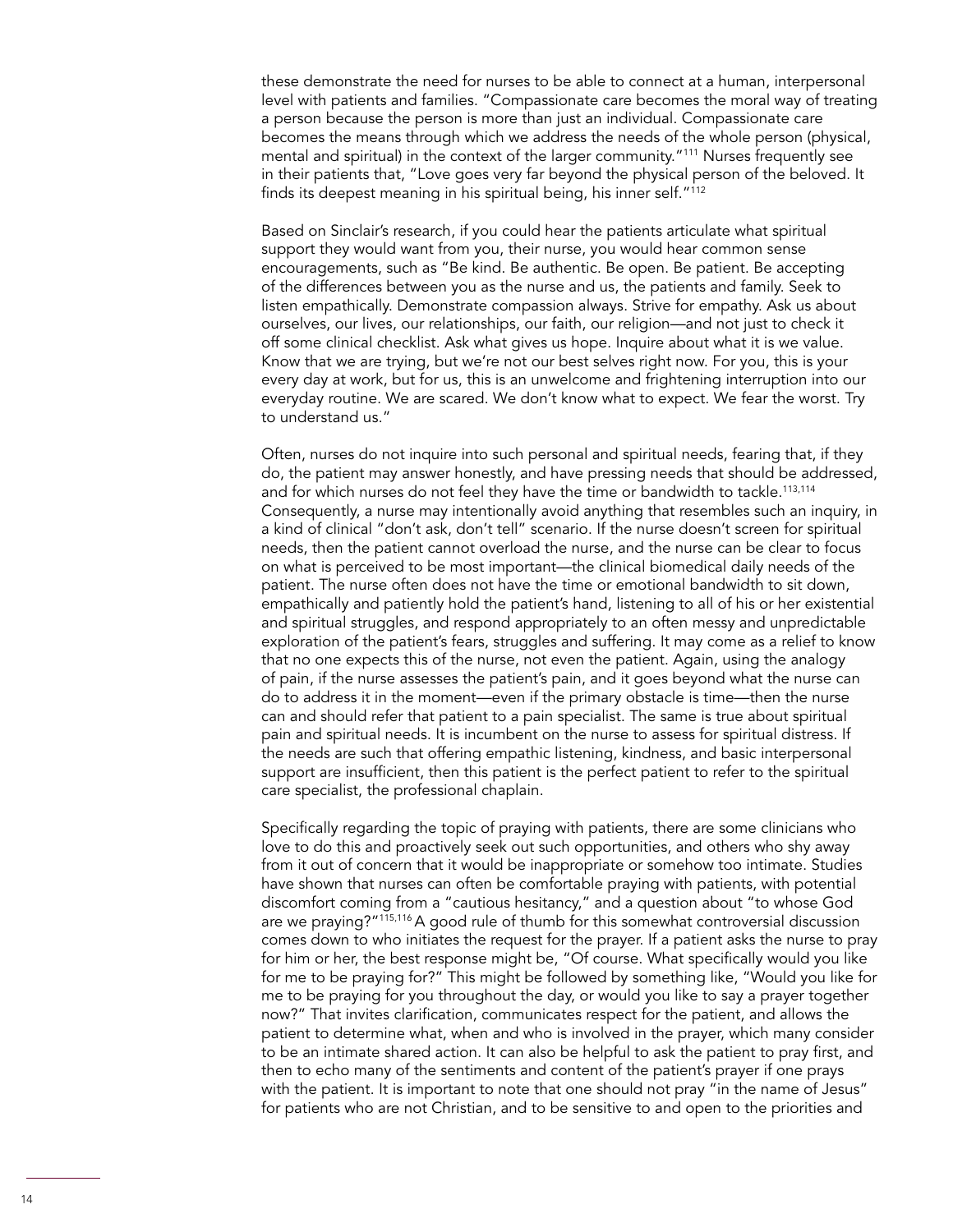idiosyncrasies of the patient's faith tradition. If the nurse is uncomfortable saying a prayer with a patient, yet the patient asks to pray, this can be a good opportunity to make a referral to the professional chaplain and to communicate with the patient that "I don't usually pray with my patients directly. But I can call the chaplain, who does. And I will promise to be holding you in my thoughts and heart today and throughout your journey." This will satisfy the majority of those requesting a prayer and still allow for the nurse to maintain appropriate and healthy boundaries.

### The Nursing Intervention Classification (NIC) has a constructive list of nursing care interventions to deal with spiritual distress specifically. These include, but are not limited to:

- Observe client for self-esteem, self-worth, feelings of futility, or hopelessness.
- Monitor support systems. Be aware of own belief systems and accept client's spirituality.
- Be physically present and available to help client determine religious and spiritual needs.
- Provide protected quiet time for meditation, prayer and relaxation.
- Help client make a list of important and unimportant issues.
- Ask how to be most helpful, then actively listen, and seek clarification.
- If client is comfortable with touch, hold client's hand or place hand gently on arm. Touch makes nonverbal communication more personal.
- Help client develop and accomplish short-term goals and tasks.
- Help client find a reason for living and be available for support.
- Listen to client's feelings about death. Be non-judgmental and allow time for grieving.
- Help client develop skills to deal with illness or lifestyle changes. Include client in planning of care.
- Provide appropriate religious materials, artifacts or music as requested.
- Provide privacy for client to pray with others or to be read to by members of own faith.
- See care plan for Readiness for Enhanced Spiritual Well-Being<sup>117</sup>

### The Nursing Outcomes Classification (NOC) also then has a parallel list of desired contributing outcomes for providing these basic spiritual care support interventions with patients exhibiting spiritual distress:

- Dignified Dying
- Hope
- Spiritual Well-Being
- States conflicts or disturbances related to practice of belief system
- Discusses beliefs about spiritual issues
- States feelings of trust in self, God, or other belief systems
- Continues spiritual practices not detrimental to health
- Discusses feelings about death
- Displays a mood appropriate for the situation<sup>118</sup>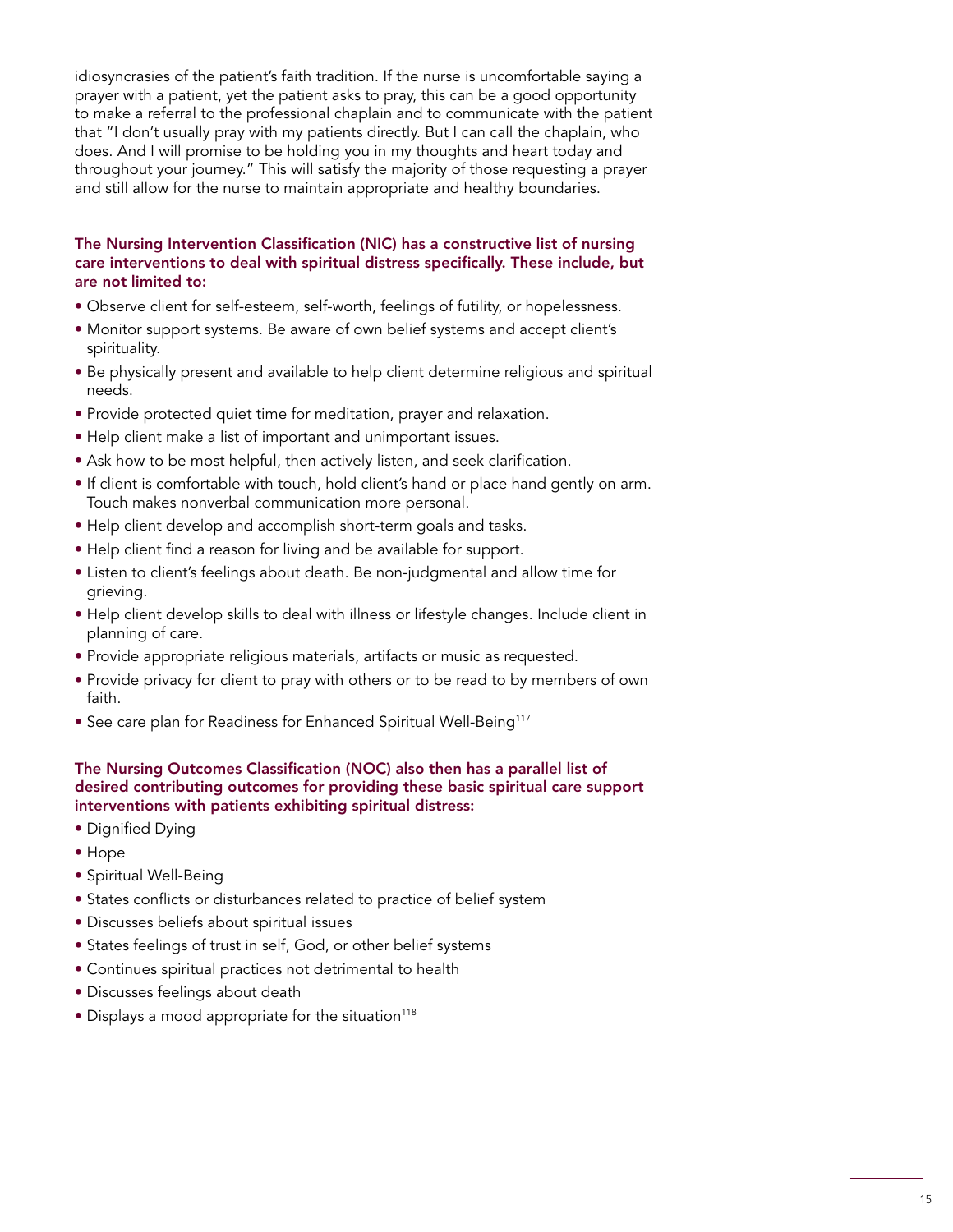There are numerous spiritual care-related diagnoses, both detailed in NANDA-I's manual119 and in subsequent discussion about them. The following is a list of potential diagnoses as presented by Puchalski and her colleagues<sup>120</sup>:

| <b>Diagnoses (primary)</b>                | Key feature from history                                                                                                                                                                                                                                               | <b>Example statements</b>                                                                                                                 |
|-------------------------------------------|------------------------------------------------------------------------------------------------------------------------------------------------------------------------------------------------------------------------------------------------------------------------|-------------------------------------------------------------------------------------------------------------------------------------------|
| Existential concerns                      | Lack of meaning<br>Questions meaning about one's<br>own existence<br>Concern about afterlife<br>Seeks spiritual assistance                                                                                                                                             | "My life is meaningless."<br>"I feel useless."                                                                                            |
| Abandonment by God or others              | Lack of love, loneliness<br>Not being remembered<br>No sense of relatedness                                                                                                                                                                                            | "God has abandoned me."<br>"No one comes by anymore."                                                                                     |
| Anger at God or others                    | Displaced anger toward religious<br>representatives                                                                                                                                                                                                                    | "Why would God take my child<br>it's not fair."                                                                                           |
| Concerns about relationship<br>with deity | Desires closeness to God,<br>deepening relationship                                                                                                                                                                                                                    | "I want to have a deeper relationship<br>with God."                                                                                       |
| Conflicted or challenged belief<br>system | Verbalizes inner conflicts or<br>questions about beliefs or faith<br>Conflicts between religious beliefs<br>and recommended treatments<br>Questions moral or ethical<br>implications of therapeutic regimen<br>Expresses concern with life / death<br>or belief system | "I am not sure if God is with me<br>anymore."<br>"I am not sure God would think it<br>is ok for me to go through with this<br>treatment." |
| Despair / hopelessness                    | Hopelessness about future<br>health, life<br>Despair as absolute hopelessness<br>No hope for value in life                                                                                                                                                             | "Life is being cut short."<br>"There is nothing left for me to<br>live for."                                                              |
| Grief / loss                              | The feeling and process associated<br>with the loss of a person, health,<br>relationship                                                                                                                                                                               | "I miss my loved one so much."<br>"I wish I could run again."                                                                             |
| Guilt / shame                             | Feeling that one has done<br>something wrong or evil, somehow<br>deserves current medical crisis<br>Feeling that one is bad or evil                                                                                                                                    | "I do not deserve to die pain-free."                                                                                                      |
| Reconciliation                            | Need for forgiveness or<br>reconciliation from self or others                                                                                                                                                                                                          | "I need to be forgiven for what I<br>did."<br>"I would like my wife to forgive me."                                                       |
| Isolation                                 | Separated from religious<br>community or other                                                                                                                                                                                                                         | "Since moving to assisted living<br>I am not able to go to my church<br>anymore."                                                         |
| Religious-specific                        | Ritual needs<br>Unable to perform usual religious<br>practices                                                                                                                                                                                                         | "I just can't pray anymore."<br>"I need last rites."                                                                                      |
| Religious / spiritual struggle            | Loss of faith or meaning<br>Religious or spiritual beliefs or<br>community not helping with coping                                                                                                                                                                     | "What if all that I believe is not<br>true?"                                                                                              |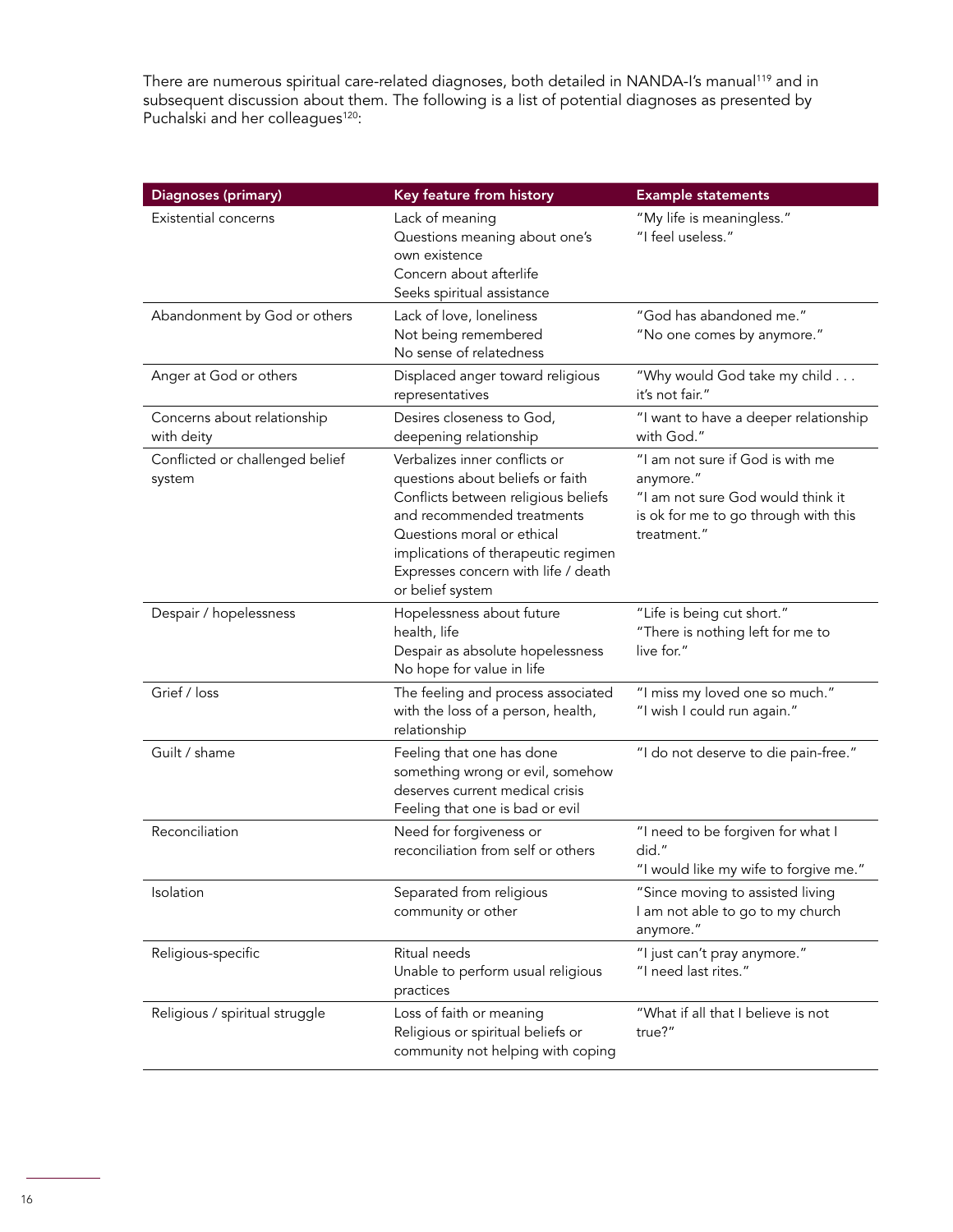Finally, then, are some nursing-specific interventions that can be productive and comfortably used at the bedside in seeking to address spiritual concerns and issues. These may well feel "left-handed" at first, as many nurses have chosen to shy away from opening a potential can of worms about spiritual-related issues.121 However, as you read through this cursory list of interventions, there may be several that nurses are already utilizing, and not necessarily charting or explicitly owning as such. Also from the efforts of Puchalski's team:122

| Compassionate presence                                  | Reflective listening, query<br>about important life<br>events | Support patient's sources<br>of spiritual strength | Open-ended questions to<br>elicit feelings           |
|---------------------------------------------------------|---------------------------------------------------------------|----------------------------------------------------|------------------------------------------------------|
| Inquiry about spiritual<br>beliefs, values, & practices | Life review, listening to<br>the patient's story              | Continued presence and<br>follow-up                | Guided visualization for<br>"meaningless pain"       |
| Progressive relaxation<br>exercise                      | Breathing practice or<br>contemplation                        | Meaning-oriented therapy                           | Referral to spiritual care<br>provider as indicated* |
| Use of story telling                                    | Dignity-therapy & dignity-<br>conserving therapy              | Massage                                            | Reconciliation with self or<br>others                |
| Spiritual support groups                                | Meditation                                                    | Sacred / spiritual readings<br>or rituals          | Yoga, tai chi                                        |
| Exercise                                                | Art therapy (music, art,<br>dance)                            | Journaling                                         |                                                      |

\* When referring to an outside community faith leader or clergy, it is best practice to also notify the chaplain. This allows for ongoing cultivation of relationships with community faith leaders and spiritual care providers at your institution.

A recent taxonomy of chaplaincy spiritual assessments and spiritual care interventions can also prove extremely helpful for nurses, both in better understanding the potential overlap of care provided by nurses and chaplains, and the language and nuance of professional chaplaincy care.<sup>123</sup> Appendix A has a onepage list of the chaplaincy taxonomy, articulating intended effects, methods and interventions.

## SPIRITUALITY AS SELF-CARE FOR NURSES

Many nurses will articulate that they went into the field of nursing to be able to help people, often motivated by their personal religious or spiritual values.124,125 Nurses are most often helper-type personalities, willing and able to go the extra mile to help those in need. The difficulty comes when the nurse provides a higher level of care for those he or she serves than for himself or herself. This can lead to compassion fatigue, burnout, vicarious traumatization, moral distress, and spiritual distress. Spirituality can be a healthy and constructive reservoir of resilience for nurses, from the disciplines of meditation, prayer, and religious ritual through to the relationships many create and maintain in their faith community.<sup>126,127</sup> There are many studies looking at religious and spiritual practices, and the potential positive impact these can have on nurses in helping to mitigate compassion fatigue and creating positive coping strategies around issues of self-care.<sup>128</sup>

St. Bernard of Clairvaux, a 12<sup>th</sup> century Christian monk, in his sermon Song of Songs, made the following statements about those in helping professions (he was speaking about priests and religious leaders, yet this applies just as well today to nurses and other health care providers):

"The man who is wise, therefore, will see his life as more like a reservoir than a canal. The canal simultaneously pours out what it receives; the reservoir retains the water till it is filled, then discharges the overflow without loss to itself ... Today there are many in the Church who act like canals, the reservoirs are far too rare ... You too must learn to await this fullness before pouring out your gifts, do not try to be more generous than God."129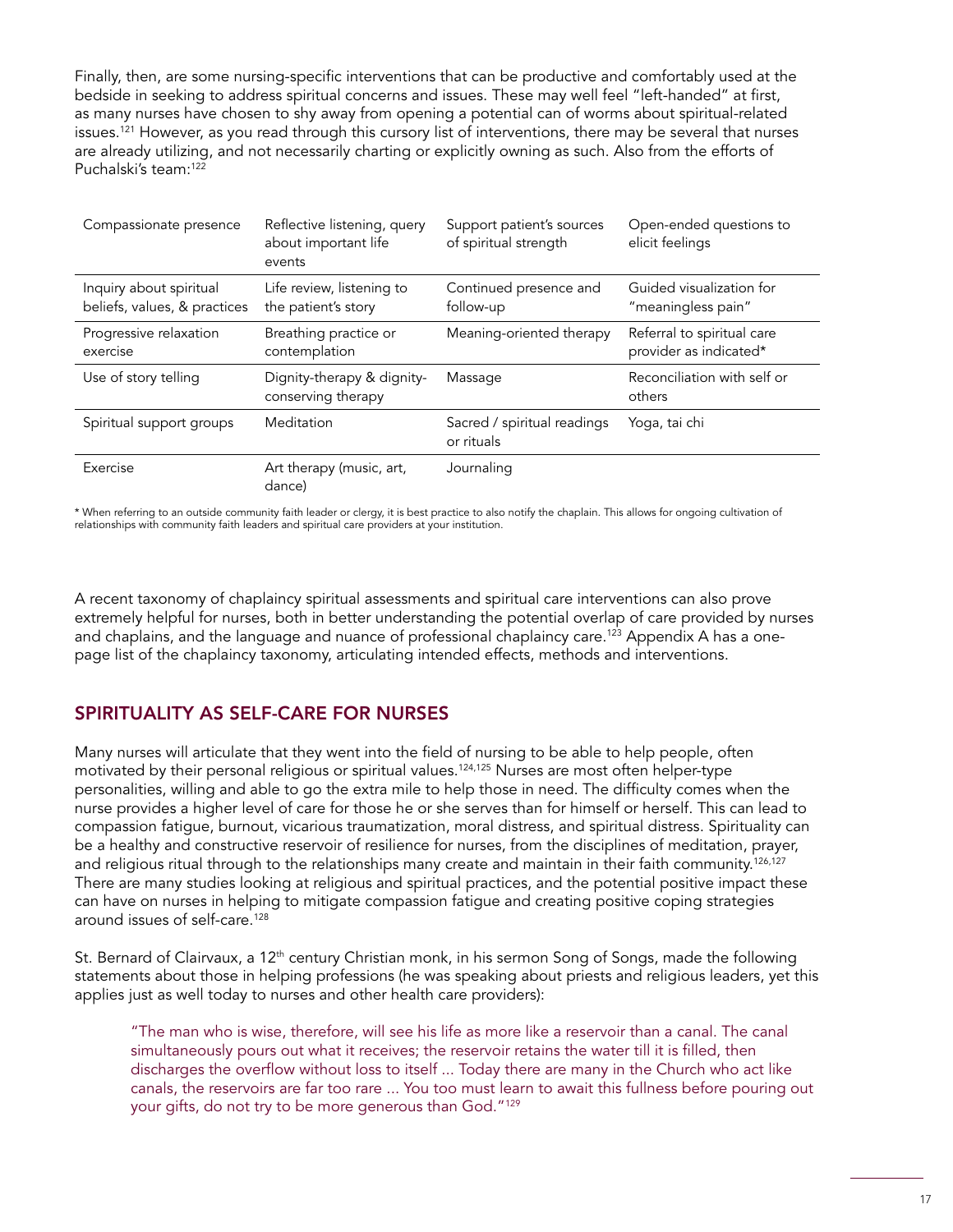Today in nursing, there are many canals, and fewer reservoirs. Nurses should strive to be intentional about their own self-care, and function as a spiritual reservoir, helping from their own excess rather than from a place of depletion. Nurses find ways of coping with the intensity and stress of their daily work. It may be in eating, drinking, exercising, sexual activity, smoking or drugs, music, yoga, art, or other "outlets" that function as coping strategies. The key is in being intentional in finding constructive and healthy coping strategies. Many options arise from within the spiritual and religious disciplines that may prove helpful. "Nurses' spiritual health has a positive effect on nurses' professional commitment and caring."130

Nurses should mine their own spiritual heritage and/or religious traditions, and attempt to find meaningful, healthy coping strategies to help balance out the intensity of service they provide for those in their care. Balance is a key component. They may wish to consult with the professional chaplains at their own institution, finding ways to potentially partner in staff care and encourage discussions, strategizing, and implementation of proactive self-care strategies for the nursing staff. Programs like Tea for the Soul or a Blessing of Hands can help nurses reconnect with the reasons they went into nursing in the first place—which is often crowded out by the hustle, bustle and intensity of daily acute care nursing duties.

## **CONCLUSION**

Florence Nightingale gave an excellent example to modern nurses as to the importance of providing whole-person, patient- and family-engaged care. This care moves beyond the biomedical model and incorporates meaning making, spirituality, and the patient's values and beliefs into his or her care. Nurses are spiritual care generalists, and in that role should seek to provide basic levels of spiritual care to the patients in their care. This involves the tools of spiritual screens and spiritual histories, but it is also as basic as providing spiritual care interventions such as being empathic, listening, and treating the patient as a fellow human with hopes, fears and values that are potentially impacted by hospitalization. Nurses should be able to diagnose spiritual distress, and know when and how to refer to the spiritual care specialists—the professional chaplains—in their health care settings.

Moving forward, one of the greatest and most urgent areas of need is for more proactive collaboration between researchers exploring spirituality in nursing practice and those from the professional chaplaincy community. The majority of nursing articles cited in this paper arise from research that is siloed, and does not involve the profession of chaplaincy, either those practicing alongside the clinical researchers or those involved in research in the field.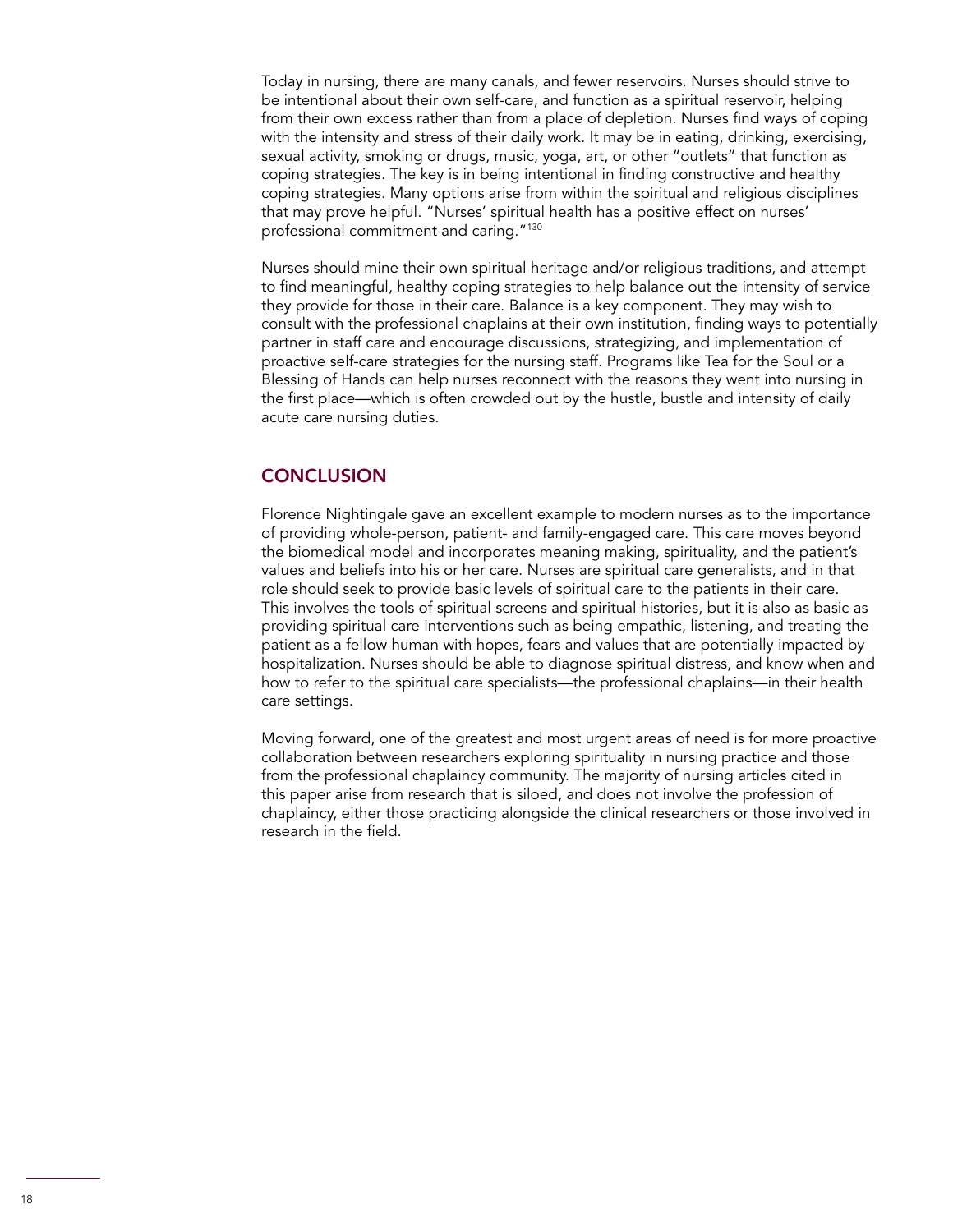## APPENDIX A: THE CHAPLAINCY TAXONOMY

| <b>Intended Effects</b>                      | <b>Methods</b>                                                                           | Interventions                                                                                            |
|----------------------------------------------|------------------------------------------------------------------------------------------|----------------------------------------------------------------------------------------------------------|
| Aligning care plan with patient's values     | Accompany someone in their spiritual/<br>religious practice outside your faith tradition | • Acknowledge current situation<br>· Facilitate closure                                                  |
| Build relationship of care and<br>support    | Assist with finding purpose                                                              | · Acknowledge response to difficult experience<br>· Facilitate communication                             |
| Convey a calming presence                    | Assist with spiritual/religious<br>practices                                             | • Active listening<br>• Facilitate communication between patient and/or family member<br>and care team   |
| De-escalate emotionally charged situations   | Collaborate with care team member                                                        | · Ask guided questions<br>• Facilitate communication between patient/family<br>member(s)                 |
| Demonstrate caring and concern               | Demonstrate acceptance                                                                   | • Ask guided questions about cultural and religious values<br>· Facilitate decision making               |
| Establish rapport and<br>connectedness       | Educate care team about cultural and religious<br>values                                 | • Ask guided questions about faith<br>• Facilitate grief recovery groups                                 |
| Faith affirmation                            | Encourage end of life review                                                             | • Ask guided questions about purpose<br>• Facilitate life review                                         |
| Helping someone feel comforted               | Encourage self care                                                                      | • Ask guided questions about the nature and presence<br>of God<br>• Facilitate preparing for end of life |
| Journeying with someone in the grief process | Encourage self reflection                                                                | • Ask questions to bring forth feelings<br>• Facilitate spirituality groups                              |
| Lessen anxiety                               | Encourage sharing of feelings                                                            | • Assist patient with documenting choices<br>• Facilitate understanding of limitations                   |
| Lessen someone's feelings of<br>isolation    | Encourage someone to recognize their<br>strengths                                        | • Assist patient with documenting values<br>• Identify supportive relationship(s)                        |
| Meaning-Making                               | Encourage story-telling                                                                  | • Assist someone with Advance Directives<br>• Incorporate cultural and religious needs in plan of care   |
| Mending broken relationships                 | Encouraging spiritual/religious practices                                                | • Assist with determining decision maker<br>• Invite someone to reminisce                                |
| Preserve dignity and respect                 | Explore cultural values                                                                  | • Assist with identifying strengths<br>• Perform a blessing                                              |
| Promote a sense of peace                     | Explore ethical dilemmas                                                                 | • Bless religious item(s)<br>· Perform a religious rite or ritual                                        |
|                                              | Explore faith and values                                                                 | • Blessing for care team member(s)<br>$\bullet$ Pray                                                     |
|                                              | Explore nature of God                                                                    | • Communicate patient's needs/concerns to others<br>• Prayer for healing                                 |
|                                              | Explore presence of God                                                                  | · Conduct a memorial service<br>• Provide a religious item(s)                                            |
|                                              | Explore quality of life                                                                  | • Conduct a religious service<br>• Provide access to a quiet place                                       |
|                                              | Explore spiritual/religious beliefs                                                      | • Connect someone with their faith community/clergy<br>• Provide compassionate touch                     |
|                                              | Explore values conflict                                                                  | • Crisis intervention<br>• Provide Grief Processing Session                                              |
|                                              | Exploring hope                                                                           | • Discuss concerns<br>• Provide grief resources                                                          |
|                                              | Offer emotional support                                                                  | • Discuss coping mechanism with someone<br>• Provide hospitality                                         |
|                                              | Offer spiritual/religious support                                                        | • Discuss frustrations with someone<br>• Provide religious music                                         |
|                                              | Offer support                                                                            | • Discuss plan of care<br>• Provide sacred reading(s)                                                    |
|                                              | Setting boundaries                                                                       | · Discuss spirituality/religion with someone<br>• Provide spiritual/religious resources                  |
|                                              |                                                                                          | • Ethical consultation<br>• Respond as chaplain to a defined crisis event                                |
|                                              |                                                                                          | • Explain chaplain role<br>• Share words of hope and inspiration                                         |
|                                              |                                                                                          | · Facilitate advance care planning<br>• Share written prayer                                             |
|                                              |                                                                                          | • Silent prayer                                                                                          |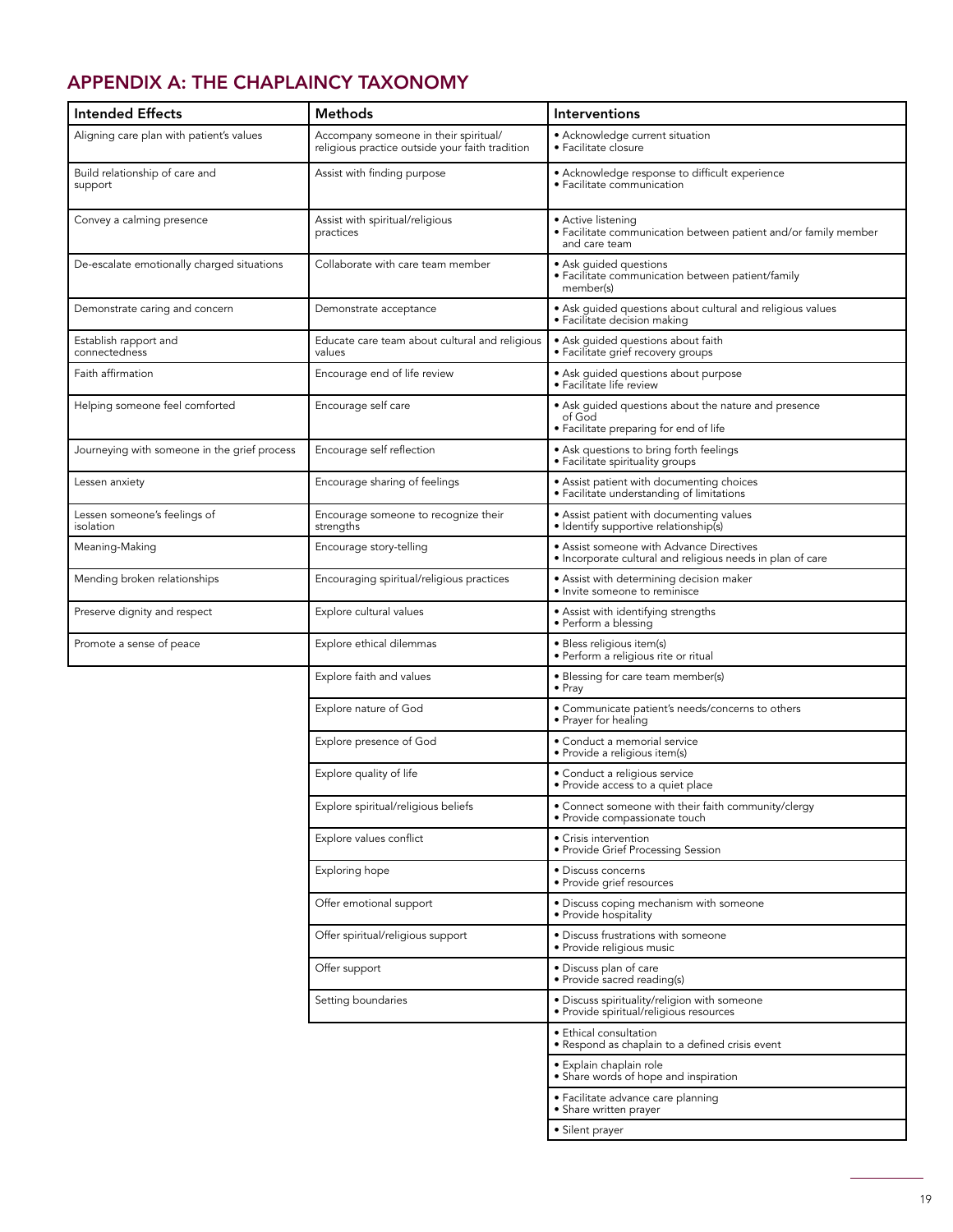## REFERENCES

- 1 Narayanasamy, Aru. "Learning spiritual dimensions of care from a historical perspective." Nurse Education Today 19.5 (1999): 386-395.
- 2 Thunderwolf, BSN, MSN, RN, Men in Nursing: A Historical Time Line http://allnurses.com/men-in-nursing/men-in-nursing-96326.html
- 3 Nursingschoolhub.com. http://www.nursingschoolhub.com/history-nursing/
- 4 Christianitytoday.com. http://bit.ly/2nGZXxp<br>5 Florence-nightingale.co.uk. http://www.floren
- Florence-nightingale.co.uk. http://www.florence-nightingale.co.uk/resources/biography/
- 6 O'Brien, Mary Elizabeth. A nurse's handbook of spiritual care: standing on holy ground. Jones & Bartlett Learning, 2004.
- 7 Reinert, Katia Garcia, and Harold G. Koenig. "Re-examining definitions of spirituality in nursing research." Journal of advanced nursing 69.12 (2013): 2622-2634. http://onlinelibrary.wiley.com/doi/10.1111/jan.12152/epdf
- 8 Drick, Carole Ann. "Deep comfort: the essence of nursing." Creative nursing 10.1 (2004): 8-10.
- 9 theguardian.com. https://www.theguardian.com/news/2005/jul/16/guardianobituaries.health
- 10 cicelysaundersinternationa.org. http://cicelysaundersinternational.org/dame-cicely-saunders/
- 11 Berenguer, S. M. A. C., & Pinto, S. M. D. O. "The competence for the spiritual care in nursing." Journal of Nursing UFPE on line, 10.6 (2016): 4974-4975. http://www.revista.ufpe.br/revistaenfermagem/index.php/revista/article/view/9871/pdf\_2065
- 12 Chew, Brendan WK, Lay Hwa Tiew, and Debra K. Creedy. "Acute care nurses' perceptions of spirituality and spiritual care: an exploratory study in Singapore." Journal of Clinical Nursing 25.17-18 (2016): 2520-2527.
- 13 Selby, Debbie, et al. "Patient versus health care provider perspectives on spirituality and spiritual care: the potential to miss the moment." Annals of Palliative Medicine (2017). http://apm.amegroups.com/article/download/13171/13547
- 14 Cetinkaya, Bengu, Arife Azak, and Sebahat Altundag Dundar. "Nurses' perceptions of spirituality and spiritual care." Australian Journal of Advanced Nursing, The 31.1 (2013): 5. <u>http://www.ajan.com.au/Vol31/Issue1/1Azak.pdf</u>
- 15 Grace, Kimmot Hanee, Caranto Lawrence, and David Juan Jose. "What the Spirit Receives, the Body Achieves: Spiritual Care of BSU Student Nurses." International Journal of Nursing Science 5.2 (2015): 53-59. <u>http://article.sapub.org/10.5923.j.nursing.20150502.03.html</u>
- 16 Chandramohan, Sandhya, and Raisuyah Bhagwan. "Utilization of spirituality and spiritual care in nursing practice in public hospitals in KwaZulu-Natal, South África." Religions 7.3 (2016): 23. <u>http://www.mdpi.com/2077-1444/7/3/23/htm</u>
- 17 Cooper, Katherine L., et al. "The impact of spiritual care education upon preparing undergraduate nursing students to provide spiritual care." Nurse education today 33.9 (2013): 1057-1061.
- 18 Austin, Philip Daniel, et al. "The Ability of Hospital Staff to Recognise and Meet Patients' Spiritual Needs: A Pilot Study." Journal for the Study of Spirituality 6.1 (2016): 20-37. http://bit.ly/2naEBad
- 19 Rogers, Melanie, and John Wattis. "Spirituality in nursing practice." Nursing Standard 29.39 (2015): 51-57. http://eprints.hud.ac.uk/24730/1/SpiritualityinNursingFebruary2015.pdf
- 20 Ali, Gulnar, John Wattis, and Michael Snowden. "Why are Spiritual Aspects of Care so hard to Address in Nursing Education?'A Literature Review (1993-2015)." International Journal of Multidisciplinary Comparative Studies 2.1 (2015): 7-31. <u>http://bit.ly/2mRx51d</u>
- 21 Ruder, Shirley. "Spirituality in nursing: nurses' perceptions about providing spiritual care." Home Healthcare Now 31.7 (2013): 356-367. http://bit.ly/2o1qdP7
- 22 Frampton, Susan B, et. al. "Harnessing evidence and experience to change culture: a guiding framework for patient and family engaged care." National Academy of Medicine. (2017): 1-38. <u>http://bit.ly/2k14Xa2</u>
- 23 Reinert, Katia Garcia, and Harold G. Koenig. "Re-examining definitions of spirituality in nursing research." Journal of advanced nursing 69.12 (2013): 2622-2634. http://onlinelibrary.wiley.com/doi/10.1111/jan.12152/epdf
- 24 Sessanna, Loralee, Deborah Finnell, and Mary Ann Jezewski. "Spirituality in nursing and health-related literature a concept analysis." Journal of Holistic Nursing 25.4 (2007): 252-262.
- http://citeseerx.ist.psu.edu/viewdoc/download?doi=10.1.1.978.3990&rep=rep1&type=pdf 25 Weathers, Elizabeth, Geraldine McCarthy, and Alice Coffey. "Concept analysis of spirituality: an evolutionary approach." Nurs Forum. doi. Vol.
- 10. 2015. http://www.ucc.ie/en/media/academic/medicineandhealth/graduateschool/ConceptAnalysisinNursingForum.pdf 26 Reinert, Katia Garcia, and Harold G. Koenig. "Re-examining definitions of spirituality in nursing research." Journal of advanced nursing 69.12
- (2013): 2622-2634. http://onlinelibrary.wiley.com/doi/10.1111/jan.12152/epdf
- 27 Paley, John. "Spirituality and secularization: nursing and the sociology of religion." Journal of clinical nursing 17.2 (2008): 175-186. http://faith-health.org/wordpress/wp-content/uploads/278247221.pdf
- 28 Benito, Enric, Mónica Dones, and Javier Babero. "El acompañamiento espiritual en cuidados paliativos." Psicooncología 13.2-3 (2016): 367- 384. http://revistas.ucm.es/index.php/PSIC/article/viewFile/54442/49745
- 29 Kociszewski, Cynthia. "A phenomenological pilot study of the nurses' experience providing spiritual care." Journal of Holistic Nursing 21.2 (2003): 131-148.
- 30 Puchalski, Christina M., et al. "Improving the spiritual dimension of whole person care: Reaching national and international consensus." Journal of Palliative Medicine 17.6 (2014): 642-656.

http://hsrc.himmelfarb.gwu.edu/cgi/viewcontent.cgi?article=1429&context=smhs\_medicine\_facpubs

- 31 Koenig, Harold G. Medicine, religion, and health: Where science and spirituality meet. Templeton Foundation Press, 2008, p.11.
- 32 Emblen, Julia D. "Religion and spirituality defined according to current use in nursing literature." Journal of professional nursing 8.1 (1992): 41-47.
- 33 Chew, Brendan WK, Lay Hwa Tiew, and Debra K. Creedy. "Acute care nurses' perceptions of spirituality and spiritual care: an exploratory study in Singapore." Journal of Clinical Nursing 25.17-18 (2016): 2520-2527.
- 34 Hall, Eric. J., Hughes, Brian P., and Handzo, George H. Spiritual Care: What it means, why it matters in health care. HealthCare Chaplaincy Network (2016). https://www.healthcarechaplaincy.org/docs/about/spirituality.pdf
- 35 dictionary.com http://www.dictionary.com/browse/healthcare
- 36 Frampton, Susan B, et. al. "Harnessing evidence and experience to change culture: a guiding framework for patient and family engaged care." National Academy of Medicine. (2017): 1-38. <u>http://bit.ly/2mMAEFb</u>
- 37 email from HealthCare Chaplaincy Network, 9/1/2016.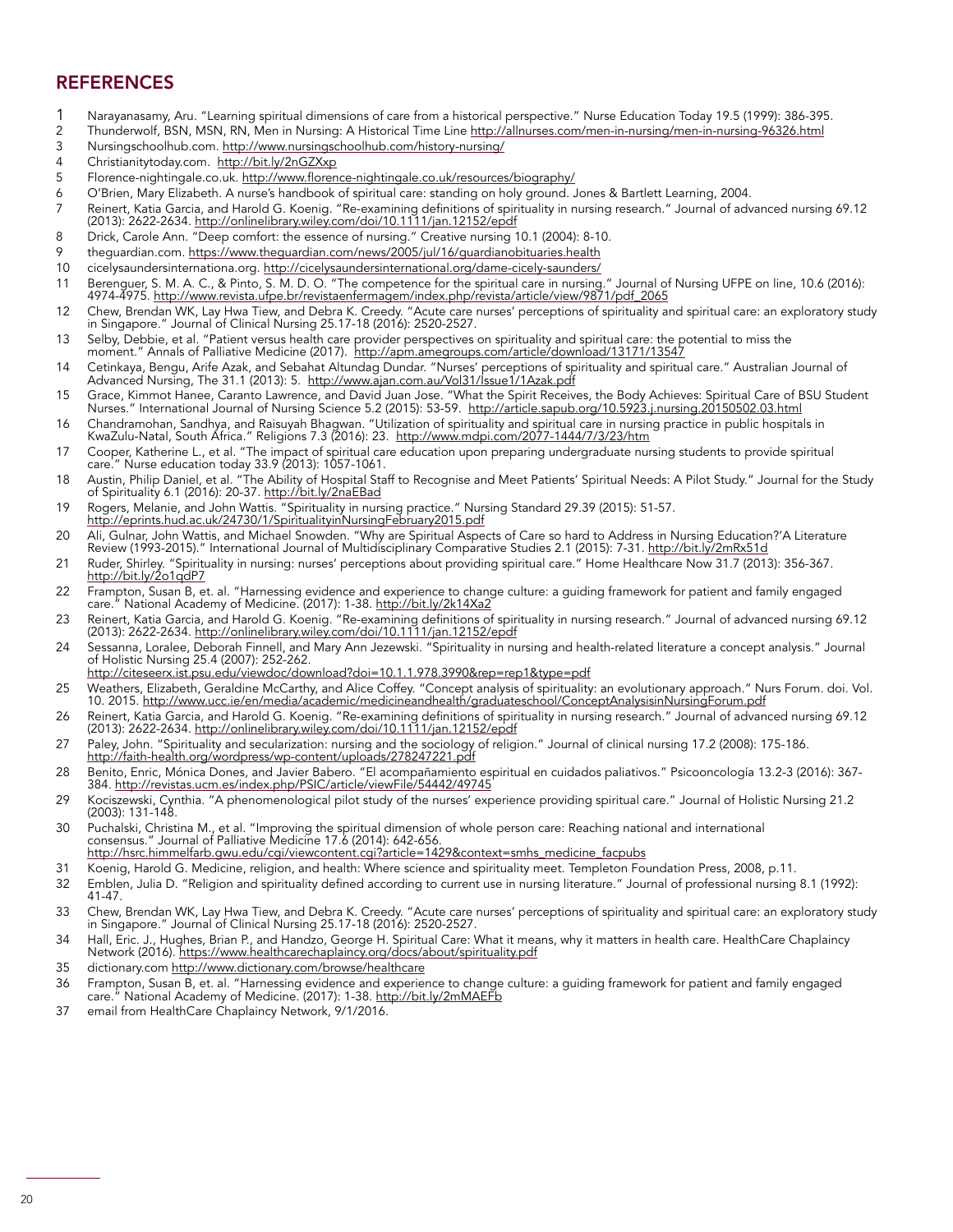- 38 Pesut, Barbara. "The development of nursing students' spirituality and spiritual care-giving." Nurse Education Today 22.2 (2002): 128-135.
- 39 see discussion of this issue in depth at: Fawcett, Tonks N., and Amy Noble. "The challenge of spiritual care in a multi faith society experienced as a Christian nurse." Journal of clinical nursing 13.2 (2004): 136-142.
- 40 wire.ama-assn.org. https://wire.ama-assn.org/ama-news/physicians-see-positive-role-spirituality-medicine
- 41 van de Geer, Joep, et al. "Training hospital staff on spiritual care in palliative care influences patient-reported outcomes: Results of a quasiexperimental study." Palliative Medicine (2016): 0269216316676648.
- 42 Hills, Judith, et al. "Spirituality and distress in palliative care consultation." Journal of Palliative Medicine 8.4 (2005): 782-788.
- 43 Balboni, Tracy A., et al. "Religiousness and spiritual support among advanced cancer patients and associations with end-of-life treatment preferences and quality of life." Journal of Clinical Oncology 25.5 (2007): 555-560. http://ascopubs.org/doi/pdf/10.1200/JCO.2006.07.9046
- 44 Ehman, John W., et al. "Do patients want physicians to inquire about their spiritual or religious beliefs if they become gravely ill?." Archives of Internal Medicine 159.15 (1999): 1803-1806. http://jamanetwork.com/journals/jamainternalmedicine/fullarticle/1105624
- 45 Phelps, Andrea C., et al. "Addressing spirituality within the care of patients at the end of life: perspectives of patients with advanced cancer, oncologists, and oncology nurses." Journal of Clinical Oncology 30.20 (2012): 2538-2544. http://ascopubs.org/doi/pdf/10.1200/jco.2011.40.3766
- 46 Clark, Paul Alexander, Maxwell Drain, and Mary P. Malone. "Addressing patients' emotional and spiritual needs." The Joint Commission Journal on Quality and Safety 29.12 (2003): 659-670.
- http://hmablogs.hma.com/hmachaplains/files/2010/05/JCAHO-Journal-on-Spiritual-Care.pdf
- 47 McClung, Emily, Daniel H. Grossoehme, and Ann F. Jacobson. "Collaborating with chaplains to meet spiritual needs." Medsurg Nursing 15.3 (2006): 147. http://bit.ly/2bnX13E
- 48 Puchalski, Christina M., et al. "Improving the spiritual dimension of whole person care: Reaching national and international consensus." Journal of Palliative Medicine 17.6 (2014): 642-656.
- http://hsrc.himmelfarb.gwu.edu/cgi/viewcontent.cgi?article=1429&context=smhs\_medicine\_facpubs
- 49 Koenig, Harold G. "Religious attitudes and practices of hospitalized medically ill older adults." International journal of geriatric psychiatry 13.4 (1998): 213-224.
- 50 Peterman, Amy H., et al. "Measuring spiritual well-being in people with cancer: the functional assessment of chronic illness therapy—Spiritual Well-being Scale (FACIT-Sp)." Annals of behavioral medicine 24.1 (2002): 49-58.
- 51 Monod, Stefanie M., et al. "The spiritual distress assessment tool: an instrument to assess spiritual distress in hospitalised elderly persons." BMC geriatrics 10.1 (2010): 1. https://bmcgeriatr.biomedcentral.com/articles/10.1186/1471-2318-10-88
- 52 Ellison, L. L. (2006). The spiritual well-being scale. http://mds.marshall.edu/cgi/viewcontent.cgi?article=1008&context=co\_faculty
- 53 kb.nanda.org http://kb.nanda.org/article/AA-00657/0/Defining-characteristics-of-spiritual-distress%3A-an-integrative-review.html
- 54 Diagnoses, N. N. (2003). Definitions & Clasification. Versión en español de la obra original en inglés. Madrid. Editorial Elsevier. p.374.
- 55 Monareng, Lydia V. "Spiritual nursing care: A concept analysis." curationis 35.1 (2012): 1-9. http://www.scielo.org.za/pdf/cura/v35n1/13.pdf
- 56 Blanchard, Judith H., Douglas A. Dunlap, and George Fitchett. "Screening for spiritual distress in the oncology inpatient: a quality improvement pilot project between nurses and chaplains." Journal of nursing management 20.8 (2012): 1076-1084.
- 57 Caldeira, Sílvia, et al. "Clinical validation of the nursing diagnosis spiritual distress in cancer patients undergoing chemotherapy." International journal of nursing knowledge (2015).
- 58 Monod, Stefanie, et al. "Validation of the Spiritual Distress Assessment Tool in older hospitalized patients." BMC geriatrics 12.1 (2012): 13. https://bmcgeriatr.biomedcentral.com/articles/10.1186/1471-2318-12-13
- 59 Astrow, Alan B., et al. "Is failure to meet spiritual needs associated with cancer patients' perceptions of quality of care and their satisfaction with care?." Journal of Clinical Oncology 25.36 (2007): 5753-5757. http://ascopubs.org/doi/pdf/10.1200/JCO.2007.12.4362
- 60 Davison, Sara N., and Gian S. Jhangri. "Existential and supportive care needs among patients with chronic kidney disease." Journal of pain and symptom management 40.6 (2010): 838-843.
- 61 Fitchett, George, Laurel Arthur Burton, and Abigail B. Sivan. "The religious needs and resources of psychiatric inpatients." The Journal of Nervous and Mental Disease 185.5 (1997): 320-326.
- 62 Pearce, Michelle J., et al. "Unmet spiritual care needs impact emotional and spiritual well-being in advanced cancer patients." Supportive Care in Cancer 20.10 (2012): 2269-2276.
- 63 Balboni, Tracy A., et al. "Religiousness and spiritual support among advanced cancer patients and associations with end-of-life treatment preferences and quality of life." Journal of Clinical Oncology 25.5 (2007): 555-560. http://ascopubs.org/doi/pdf/10.1200/JCO.2006.07.9046
- 64 Hui, David, et al. "The frequency and correlates of spiritual distress among patients with advanced cancer admitted to an acute palliative care unit." American Journal of Hospice and Palliative Medicine® 28.4 (2011): 264-270.
- 65 Kopacz, Marek S., et al. "Using a spiritual distress scale to assess suicide risk in veterans: An exploratory study." Pastoral Psychology 64.3 (2015): 381-390.
- 66 Abu-Raiya, Hisham, et al. "Robust links between religious/spiritual struggles, psychological distress, and well-being in a national sample of American adults." American Journal of Orthopsychiatry 85.6 (2015): 565.
- 67 Krause, Neal, Gail Ironson, and Kenneth I. Pargament. "Spiritual struggles and resting pulse rates: Does strong distress tolerance promote more effective coping?." Personality and Individual Differences 98 (2016): 261-265.
- 68 Krause, Neal, Gail Ironson, and Kenneth I. Pargament. "Spiritual struggles and resting pulse rates: Does strong distress tolerance promote more effective coping?." Personality and Individual Differences 98 (2016): 261-265.
- 69 Abbasi, Mojgan, et al. "Nursing students' spiritual well-being, spirituality and spiritual care." Iranian journal of nursing and midwifery research 19.3 (2014): 242. https://www.ncbi.nlm.nih.gov/pmc/articles/PMC4061623/
- 70 World Health Organization. Patient-Centered Health Care: A Policy Framework. (2007) World Health Organization: Western Pacific Region. http://www.wpro.who.int/health\_services/people\_at\_the\_centre\_of\_care/documents/ENG-PCIPolicyFramework.pdf
- 71 Diagnoses, N. N. (2003). Definitions & Clasification. Versión en español de la obra original en inglés. Madrid. Editorial Elsevier. p.361-362.
- 72 Mowat, Harriet. "The potential for efficacy of healthcare chaplaincy and spiritual care provision in the NHS (UK)." NHS Yorkshire and the Humber (2008).
- 73 Larson, David B., and Susan S. Larson. "Spirituality's potential relevance to physical and emotional health: a brief review of quantitative research." Journal of Psychology and Theology (2003).
- 74 Balboni, Tracy, et al. "Support of cancer patients' spiritual needs and associations with medical care costs at the end of life." Cancer 117.23 (2011): 5383-5391. http://onlinelibrary.wiley.com/doi/10.1002/cncr.26221/full
- 75 Flannelly, Kevin J., et al. "A national study of chaplaincy services and end-of-life outcomes." BMC palliative care 11.1 (2012): 10. https://bmcpalliatcare.biomedcentral.com/articles/10.1186/1472-684X-11-10
- 76 Cole, Brenda S. "Spiritually-focused psychotherapy for people diagnosed with cancer: A pilot outcome study." Mental Health, Religion & Culture 8.3 (2005): 217-226.
- 77 Wachholtz, Amy B., Michelle J. Pearce, and Harold Koenig. "Exploring the relationship between spirituality, coping, and pain." Journal of behavioral medicine 30.4 (2007): 311-318.
- 78 Johnson, Jeffrey R., et al. "The association of spiritual care providers' activities with family members' satisfaction with care after a death in the ICU." Critical care medicine 42.9 (2014): 1991. https://www.ncbi.nlm.nih.gov/pmc/articles/PMC4134753/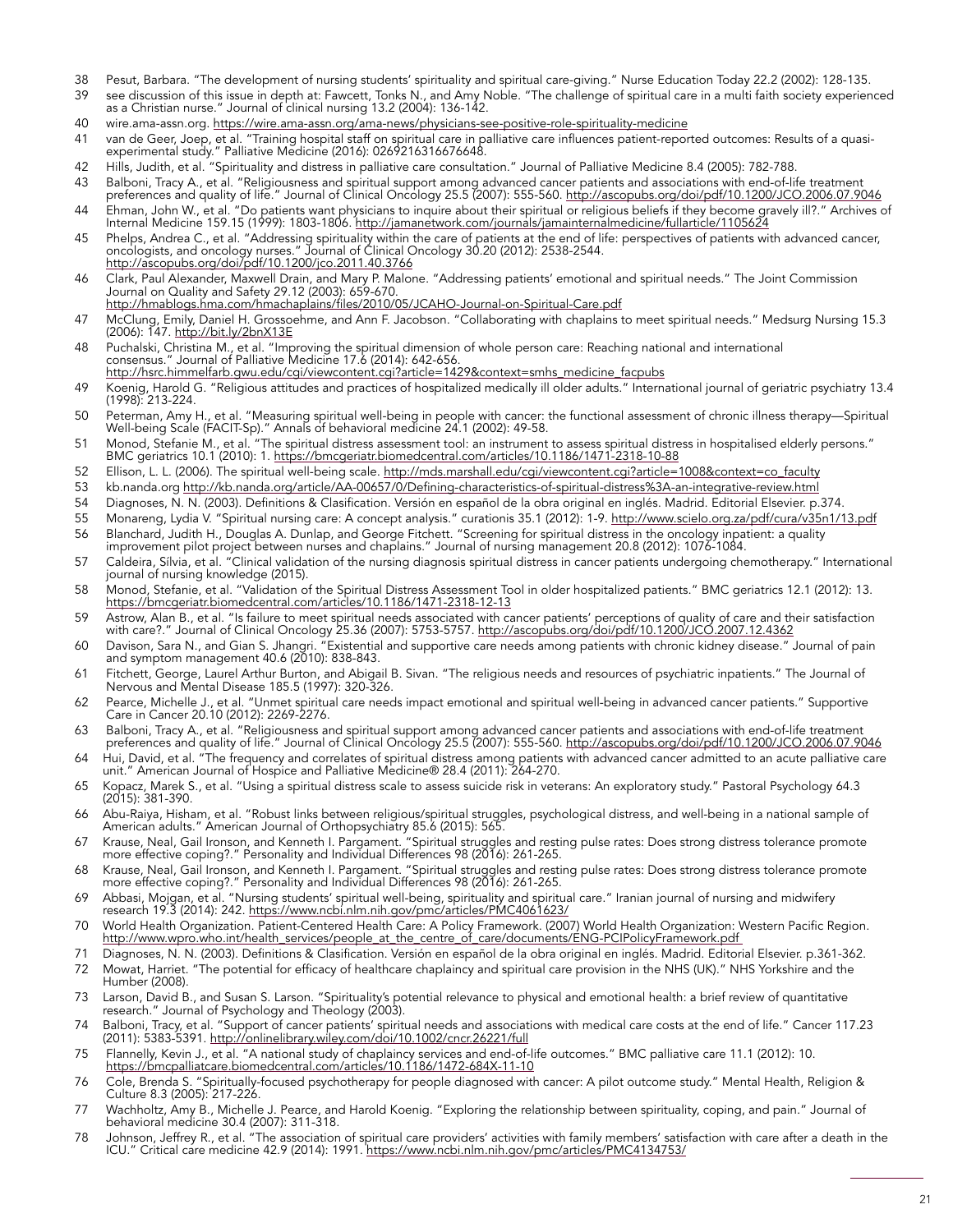- 79 Marin, Deborah B., et al. "Relationship between chaplain visits and patient satisfaction." Journal of health care chaplaincy 21.1 (2015): 14-24. http://www.najc.org/pdf/reading/relationship\_between\_chaplain\_visits\_and\_patient\_satisfaction.pdf
- 80 Williams, Aimee. "What Do Patients Want That They're Not Getting? A Study of Patients from the United States, Canada, and Australia." Presented at the 5<sup>th</sup> International Conference of the Scientific Basis of Health Services, Washington DC: 2003.
- 81 Williams, Joshua A., et al. "Attention to inpatients' religious and spiritual concerns: Predictors and association with patient satisfaction." Journal of general internal medicine 26.11 (2011): 1265-1271. http://bit.ly/2njKhiC
- 82 Astrow, Alan B., et al. "Is failure to meet spiritual needs associated with cancer patients' perceptions of quality of care and their satisfaction with care?." Journal of Clinical Oncology 25.36 (2007): 5753-5757. http://ascopubs.org/doi/pdf/10.1200/JCO.2007.12.4362
- 83 Ruder, Shirley. "Spirituality in nursing: nurses' perceptions about providing spiritual care." Home Healthcare Now 31.7 (2013): 356-367. http://bit.ly/2o1qdP7
- 84 Balboni, Michael J., et al. "Why is spiritual care infrequent at the end of life? Spiritual care perceptions among patients, nurses, and physicians and the role of training." Journal of Clinical Oncology 31.4 (2012): 461-467. http://ascopubs.org/doi/pdf/10.1200/JCO.2012.44.6443
- 85 Sinclair, Shane, et al. "Sympathy, empathy, and compassion: A grounded theory study of palliative care patients' understandings, experiences, and preferences." Palliative Medicine (2016): 1-11. http://journals.sagepub.com/doi/pdf/10.1177/0269216316663499
- 86 Daaleman, Timothy P., and Donald E. Nease Jr. "Patient attitudes regarding physician inquiry into spiritual and religious issues." Journal of Family Practice 39.6 (1994): 564-569.
- 87 Taylor, Elizabeth Johnston, and Iris Mamier. "Spiritual care nursing: what cancer patients and family caregivers want." Journal of Advanced Nursing 49.3 (2005): 260-267.
- 88 Phelps, Andrea C., et al. "Addressing spirituality within the care of patients at the end of life: perspectives of patients with advanced cancer, oncologists, and oncology nurses." Journal of Clinical Oncology 30.20 (2012): 2538-2544. http://ascopubs.org/doi/pdf/10.1200/jco.2011.40.3766
- 89 Handzoconsulting.com http://www.handzoconsulting.com/blog/2013/3/10/generalist-plus-specialist-spiritual-care.html
- 90 Handzo, Rev George, and Harold G. Koenig. "Spiritual care: whose job is it anyway?." Southern Medical Journal 97.12 (2004): 1242-1245.
- 91 Robinson, Mary R., et al. "Efficacy of training interprofessional spiritual care generalists." Journal of palliative medicine 19.8 (2016): 814-821.
- 92 Puchalski C, Ferrell B, Virani R, Otis-Green S, Baird P, Bull J, Chochinov H, Handzo G, Nelson-Becker H, Prince-Paul M, Pugliese K, Sulmasy D. (2009) Improving the Quality of Spiritual Care as a Dimension of Palliative Care: The Report of the Consensus Conference. Journal of Palliative Medicine, 12(November 10, 2009), p. 885-904. https://smhs.gwu.edu/gwish/sites/gwish/files/jpm.2009.pdf
- 93 Bowden, Jill, Murphy, Patricia, and Peery, Brent. "Using Screeners for Religious or Spiritual Struggle: Why, How, What?" Presented at the 2016 Association of Professional Chaplains' National Conference. Orlando, FL (2016).
- 94 Fitchett, George, and James L. Risk. "Screening for spiritual struggle." Journal of Pastoral Care & Counseling 63.1-2 (2009): 1-12. http://bishopandersonhouse.org/wp-content/uploads/2015/06/Spiritual-Screening.pdf
- 95 Anandarajah, Gowri, and Ellen Hight. "Spirituality and medical practice." American family physician 63.1 (2001): 81-88. http://courses.washington.edu/bh518/Articles/hopearticle.pdf
- 96 Maugans, Todd A. "The spiritual history." Archives of family medicine 5.1 (1996): 11-16.
- 97 Puchalski, Christina, and Anna L. Romer. "Taking a spiritual history allows clinicians to understand patients more fully." Journal of Palliative Medicine 3.1 (2000): 129-137.
- 98 Puchalski, Christina M., et al. "Improving the spiritual dimension of whole person care: Reaching national and international consensus." Journal of Palliative Medicine 17.6 (2014): 642-656.
- http://hsrc.himmelfarb.gwu.edu/cgi/viewcontent.cgi?article=1429&context=smhs\_medicine\_facpubs
- 99 Bowden, Jill, Murphy, Patricia, and Peery, Brent. "Using Screeners for Religious or Spiritual Struggle: Why, How, What?" Presented at the 2016 Association of Professional Chaplains' National Conference. Orlando, FL (2016).
- 100 Bowden, Jill, Murphy, Patricia, and Peery, Brent. "Using Screeners for Religious or Spiritual Struggle: Why, How, What?" Presented at the 2016 Association of Professional Chaplains' National Conference. Orlando, FL (2016).
- 101 Flannelly, Kevin J., George F. Handzo, and Andrew J. Weaver. "Factors affecting healthcare chaplaincy and the provision of pastoral care in the United States." Journal of Pastoral Care & Counseling 58.1-2 (2004): 127-130. <u>http://bit.ly/2mq37VY</u>
- 102 Narayanasamy, Aru, and Jan Owens. "A critical incident study of nurses' responses to the spiritual needs of their patients." Journal of advanced nursing 33.4 (2001): 446-455.
- 103 Cone, Pamela H., and Tove Giske. "Nurses' Comfort Level with Spiritual Assessment: A Study among Nurses Working in Diverse Healthcare Settings." Journal of Clinical Nursing (2016). http://bit.ly/2naHeZA
- 104 Nightingale, Florence. Notes on nursing: What it is, and what it is not. Lippincott Williams & Wilkins, 1992. http://www.latexedit.com/documents/Notes-on-nursing.pdf
- 105 Taylor, Elizabeth Johnston. "Client perspectives about nurse requisites for spiritual caregiving." Applied Nursing Research 20.1 (2007): 44-46.
- 106 Sawatzky, Rick, and Barbara Pesut. "Attributes of spiritual care in nursing practice." Journal of Holistic Nursing 23.1 (2005): 19-33. http://bit.ly/2nHdhld
- 107 Kalkim, Asli, Tulay Sagkal Midilli, and Ebru Baysal. "An investigation of the perceptions and practices of nursing students regarding spirituality and spiritual care." Religions 7.8 (2016): 101. http://www.mdpi.com/2077-1444/7/8/101/htm
- 108 redefineschoo.com. https://redefineschool.com/brene-brown-vulnerability/
- 109 Ramezani, Monir, et al. "Catalysts to Spiritual Care Delivery: A Content Analysis." Iranian Red Crescent Medical Journal 18.3 (2016). https://www.ncbi.nlm.nih.gov/pmc/articles/PMC4884212/pdf/ircmj-18-03-22420.pdf
- 110 Sinclair, Shane, et al. "Compassion in health care: An empirical model." Journal of pain and symptom management 51.2 (2016): 193-203. http://www.sciencedirect.com/science/article/pii/S0885392415005734
- 111 Von Dietze, Erich, and Angelica Orb. "Compassionate care: a moral dimension of nursing." Nursing Inquiry 7.3 (2000): 166-174.
- 112 Frankl, Viktor E. Man's Search for Meaning: The Importance of Spirituality. Beacon Press, 2006 (1946).
- 113 Caldeira, Sílvia, and Fiona Timmins. "Editorial: Time as presence and opportunity: The key to spiritual care in contemporary nursing practice." Journal of clinical nursing 24.17-18 (2015): 2355-2356. http://repositorio.ucp.pt/bitstream/10400.14/18487/1/2015\_JCN.pdf
- 114 Balboni, Michael J., et al. "Nurse and physician barriers to spiritual care provision at the end of life." Journal of pain and symptom management 48.3 (2014): 400-410. https://www.ncbi.nlm.nih.gov/pmc/articles/PMC4569089/pdf/nihms720899.pdf
- 115 Minton, Mary E., Mary Isaacson, and Deborah Banik. "Prayer and the Registered Nurse (PRN): nurses' reports of ease and dis‐ease with patient initiated prayer request." Journal of advanced nursing 72.9 (2016): 2185-2195. http://bit.ly/2nHeCc0
- 116 Narayanasamy A (2014) The Challenges of Teaching and Learning Spirituality in Nursing. J Nurs Care 3: 189. https://www.researchgate.net/publication/287363273\_The\_Challenges\_of\_Teaching\_and\_Learning\_Spirituality\_in\_Nursing
- 117 Nursinginterventionrationales.blogspot.com. http://nursinginterventionsrationales.blogspot.com/2013/07/spiritual-distress.html
- 118 Nursinginterventionrationales.blogspot.com. http://nursinginterventionsrationales.blogspot.com/2013/07/spiritual-distress.html
- 119 Diagnoses, N. N. (2003). Definitions & Clasification. Versión en español de la obra original en inglés. Madrid. Editorial Elsevier. p.374.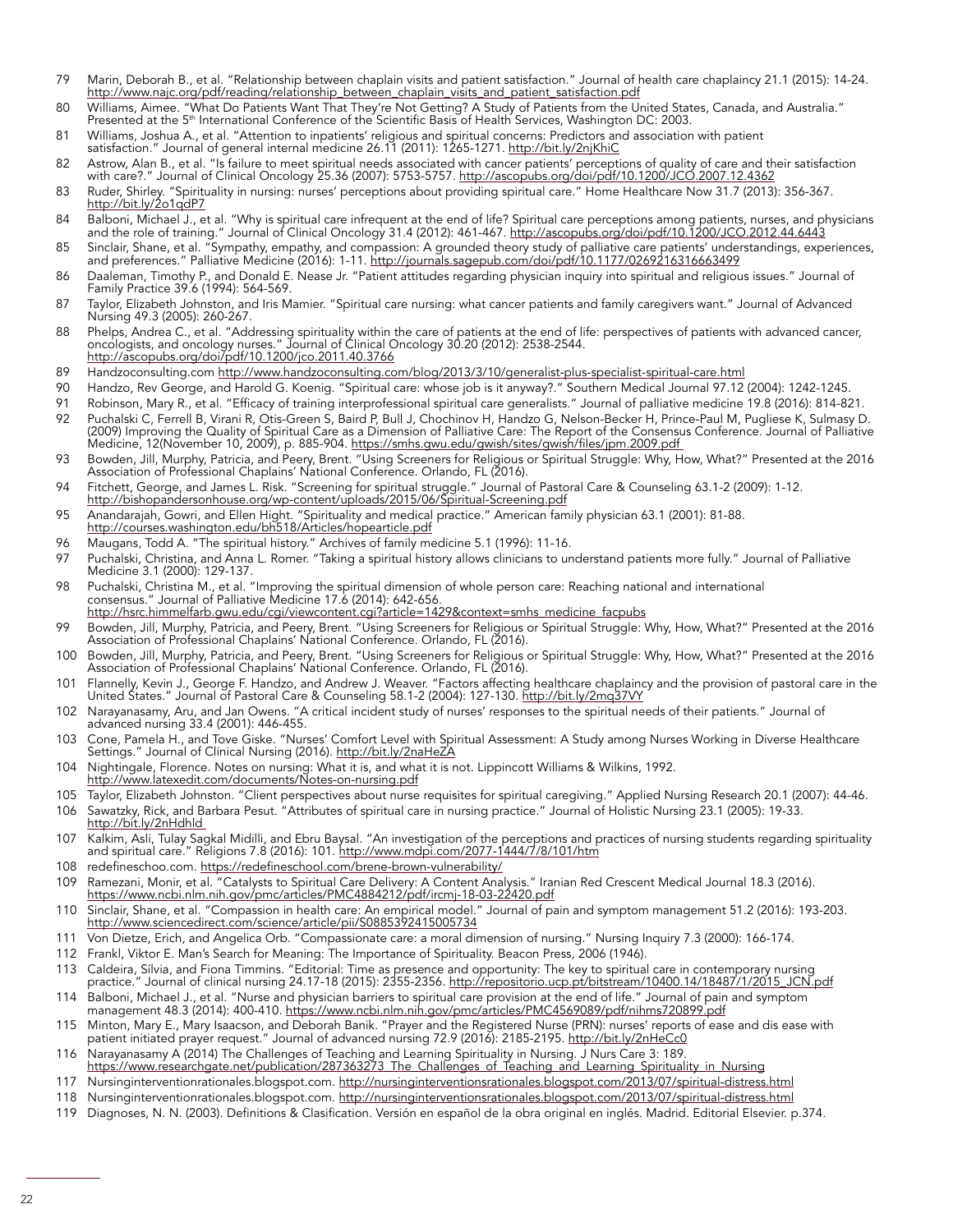- 120 Puchalski, Christina M., et al. "Improving the spiritual dimension of whole person care: Reaching national and international consensus." Journal of Palliative Medicine 17.6 (2014): 642-656.
- http://hsrc.himmelfarb.gwu.edu/cgi/viewcontent.cgi?article=1429&context=smhs\_medicine\_facpubs 121 Balboni, Michael J., et al. "Nurse and physician barriers to spiritual care provision at the end of life." Journal of pain and symptom management 48.3 (2014): 400-410. https://www.ncbi.nlm.nih.gov/pmc/articles/PMC4569089/pdf/nihms720899.pdf
- 122 Puchalski, Christina M., et al. "Improving the spiritual dimension of whole person care: Reaching national and international consensus." Journal of Palliative Medicine 17.6 (2014): 642-656.
- http://hsrc.himmelfarb.gwu.edu/cgi/viewcontent.cgi?article=1429&context=smhs\_medicine\_facpubs 123 Massey, Kevin, et al. "What do I do? Developing a taxonomy of chaplaincy activities and interventions for spiritual care in intensive care unit palliative care." BMC palliative care 14.1 (2015): 10. https://bmcpalliatcare.biomedcentral.com/articles/10.1186/s12904-015-0008-0
- 124 Mamier, Iris, et al. "Nurse Religiosity and the Provision of Spiritual Care." (2015). http://www.nursinglibrary.org/vhl/bitstream/10755/602820/1/Mamier\_STTI\_2015\_76398.pdf
- 125 Raingruber, Bonnie, and Terri Wolf. "Nurse perspectives regarding the meaningfulness of oncology nursing practice." Clinical journal of oncology nursing 19.3 (2015).
- 126 Ross, Linda, et al. "Student nurses perceptions of spirituality and competence in delivering spiritual care: a European pilot study." Nurse Education Today 34.5 (2014): 697-702. http://bit.ly/2nPjk44
- 127 White, Mary L. "Spirituality Self-Care Practices as a Mediator between Quality of Life and Depression." Religions 7.5 (2016): 54. http://www.mdpi.com/2077-1444/7/5/54/htm
- 128 Pembroke, Neil. "Contributions from Christian ethics and Buddhist philosophy to the management of compassion fatigue in nurses." Nursing & health sciences (2015).
- 129 Sommerfeldt, John R. Bernard of Clairvaux on the Spirituality of Relationship. Paulist Press, 2004: 20.
- 130 Chiang, Yi-Chien, et al. "The impact of nurses' spiritual health on their attitudes toward spiritual care, professional commitment, and caring." Nursing outlook 64.3 (2016): 215-224. http://bit.ly/2mRvmZN

#### REPRINT PERMISSION

- P. 9—Figure "Inpatient spiritual care implementation model" used with permission from Journal of Palliative Medicine. License No. 4071460277713
- P. 11—The FICA Spiritual History Tool© is copyrighted and used with permission by Dr. Christina Puchalski. For more information and to potentially use the FICA Spiritual History Tool, please see: https://smhs.gwu.edu/gwish/clinical/fica
- p.16—Table "Spiritual Concerns" used with permission from Journal of Palliative Medicine. License No. 4071460277713
- p.17—Table "Examples of Spiritual Care Interventions" used with permission from Journal of Palliative Medicine. License No. 4071460277713